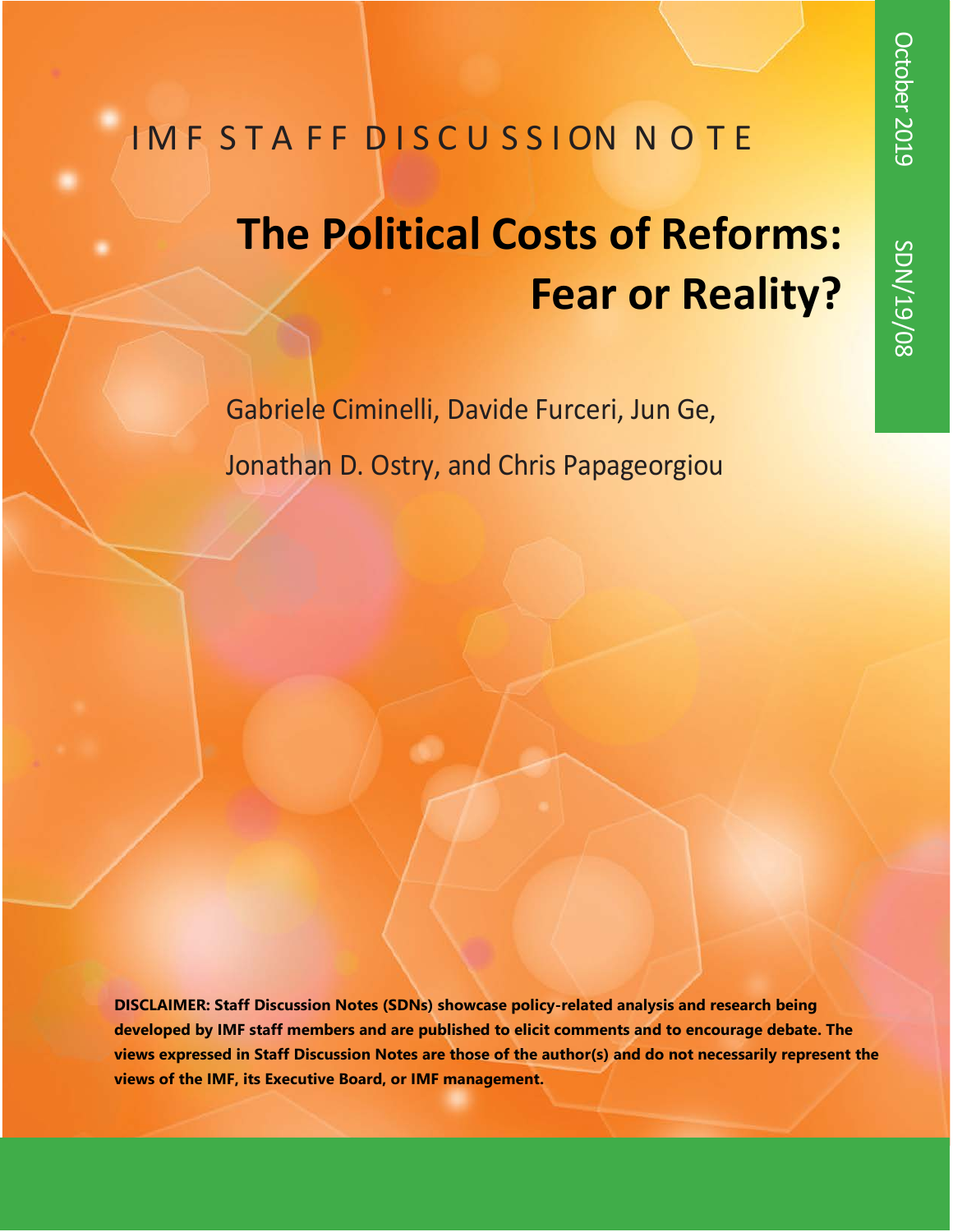#### **The Political Costs of Reforms: Fear or Reality?[1](#page-1-0)**

Prepared by Gabriele Ciminelli, Davide Furceri, Jun Ge, Jonathan D. Ostry, and Chris Papageorgiou

Authorized for distribution by Gita Gopinath

**DISCLAIMER: Staff Discussion Notes (SDNs) showcase policy-related analysis and research being developed by IMF staff members and are published to elicit comments and to encourage debate. The views expressed in Staff Discussion Notes are those of the author(s) and do not necessarily represent the views of the IMF, its Executive Board, or IMF management.**

| JEL Classification Numbers: | D72; J65; L43; L51; O43; O47; P16.                      |
|-----------------------------|---------------------------------------------------------|
| Keywords:                   | Elections; Reform; Regulation; Political Economy.       |
| Authors' E-mail Address:    | dfurceri@imf.org; jostry@imf.org, cpapageorgiou@imf.org |

<span id="page-1-0"></span><sup>&</sup>lt;sup>1</sup>This Staff Discussion Note is based on joint work with Alberto Alesina (Harvard University) and Dennis P. Quinn (Georgetown University). Aleksandra Zdzienicka (FAD) prepared the Box on Fiscal Consolidations and Electoral Outcomes. We would like to acknowledge Alessandro Prati who was one of the pioneers in the construction of structural reforms data in the IMF. We also like to acknowledge financial support from the U.K.'s Department for International Development (DFID).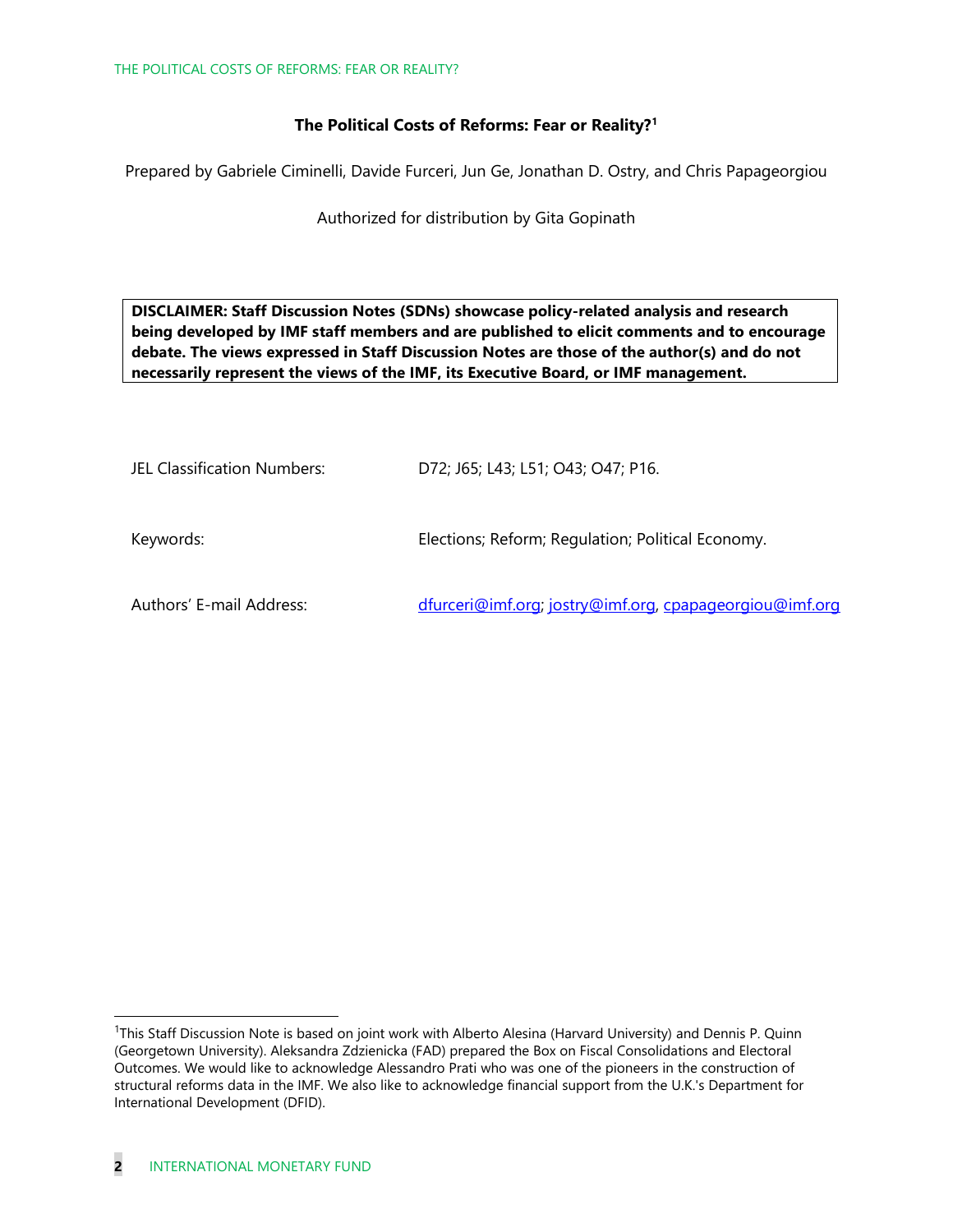### **CONTENTS**

| <b>EXECUTIVE SUMMARY 44 PARTICIPAL CONTROL</b>                                                                 |           |
|----------------------------------------------------------------------------------------------------------------|-----------|
|                                                                                                                |           |
|                                                                                                                |           |
|                                                                                                                |           |
|                                                                                                                |           |
|                                                                                                                |           |
| REFORMS AND ELECTIONS: ANALYTICAL CONSIDERATIONS ________________________________14                            |           |
| REFORMS AND ELECTORAL OUTCOMES: WHAT DOES THE EVIDENCE SHOW? 15                                                |           |
|                                                                                                                |           |
|                                                                                                                |           |
| <b>BOXES</b>                                                                                                   |           |
| 1. Fiscal Consolidations and Electoral Outcomes 2008 and 2008 and 2008 and 2008 and 2008 and 2008 and 2008 and |           |
| <b>FIGURES</b>                                                                                                 |           |
|                                                                                                                |           |
|                                                                                                                |           |
|                                                                                                                |           |
|                                                                                                                |           |
|                                                                                                                |           |
| 6. The Effect of Reform on Vote Share: Clarity of Responsibility and Symmetry__________________19              |           |
| 7. The Effect of Reform on Vote Share: Types of Reform and Economic Conditions ________________21              |           |
|                                                                                                                |           |
|                                                                                                                |           |
| 9b. The Overall Reform Indicator, GDP Growth and Inflation in Peru - 1990-1995                                 |           |
|                                                                                                                | $\sim$ 28 |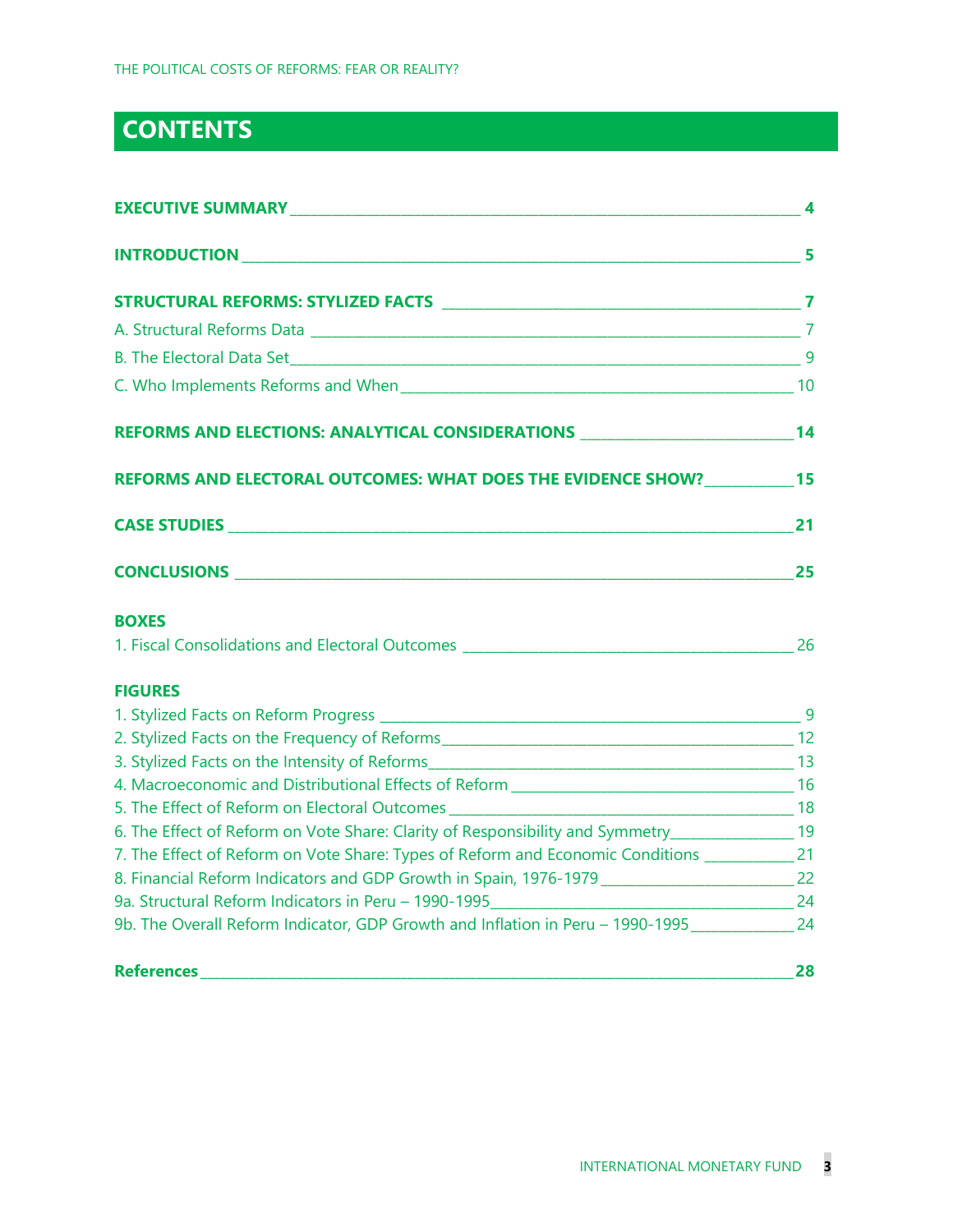### **EXECUTIVE SUMMARY**

Many countries are experiencing persistent, weak medium-term growth and limited fiscal space. Against this background, economic policy agendas—in both advanced and developing economies are focusing increasingly on structural reforms. While there is broad agreement on the economic benefits of structural reforms, the political-economy of reform is less settled. This is because reforms may generate gains only in the longer term while distributional effects may be sizable in the short run, and because governments may lack political capital to confront vocal interest groups. In these circumstances, politicians may hold back on reforms, fearing they will be penalized at the ballot box. The aim of this Staff Discussion Note is to examine whether the fear of a political cost associated with structural reforms is justified by the available evidence, and whether there are lessons from the data about how reform strategies might be designed to mitigate potential political costs. It provides a major addition to recent IMF analysis examining the output and employment effect of reforms (Ostry, Prati, and Spilimbergo 2009, IMF 2016, and 2019).

Using a newly constructed database on structural reforms, this note finds that reforms do not lead to electoral costs when implemented in a way that internalizes political economy considerations. First, because the gains of reform often take time to materialize, reforms are associated with significant electoral costs only when implemented in the runup to elections. In contrast, reforms undertaken earlier in an incumbent's term do not affect election prospects. Second, reforms have political costs when enacted in periods of weak economic activity, and have benign electoral consequences in good times. Third, not all types of reform are equal from an electoral perspective: the data suggest that reforms that engender large short-term adverse distributional effects notably some types of financial deregulation and external capital account liberalization under some conditions—can prove electorally costly.

There is both a pressing need and strong case for well-designed, appropriately timed and carefully implemented structural reforms, but political economy elements need to be internalized. Experience with past reforms demonstrate reforms must be carefully designed and prioritized based on good communication and transparency to ensure broad-based support. First, governments should act swiftly following an electoral victory to implement reforms during their political "honeymoon." Second, reforms are best implemented when economic conditions are favorable—that is, governments should "fix the roof when the sun is shining." During recessions, macro policy support may reduce political costs from reform. Third, policymakers should factor in and address upfront the income-distribution effects of reforms. Fiscal incentives and policies (such as job search assistance, retraining, and stronger social safety nets) to support those who are most affected by reforms may help advance the reform agenda by mitigating potential social and distributional costs. Finally, credible political commitment to reforms—including strong ownership and enhanced dialogue to garner support from business and civil society—are key.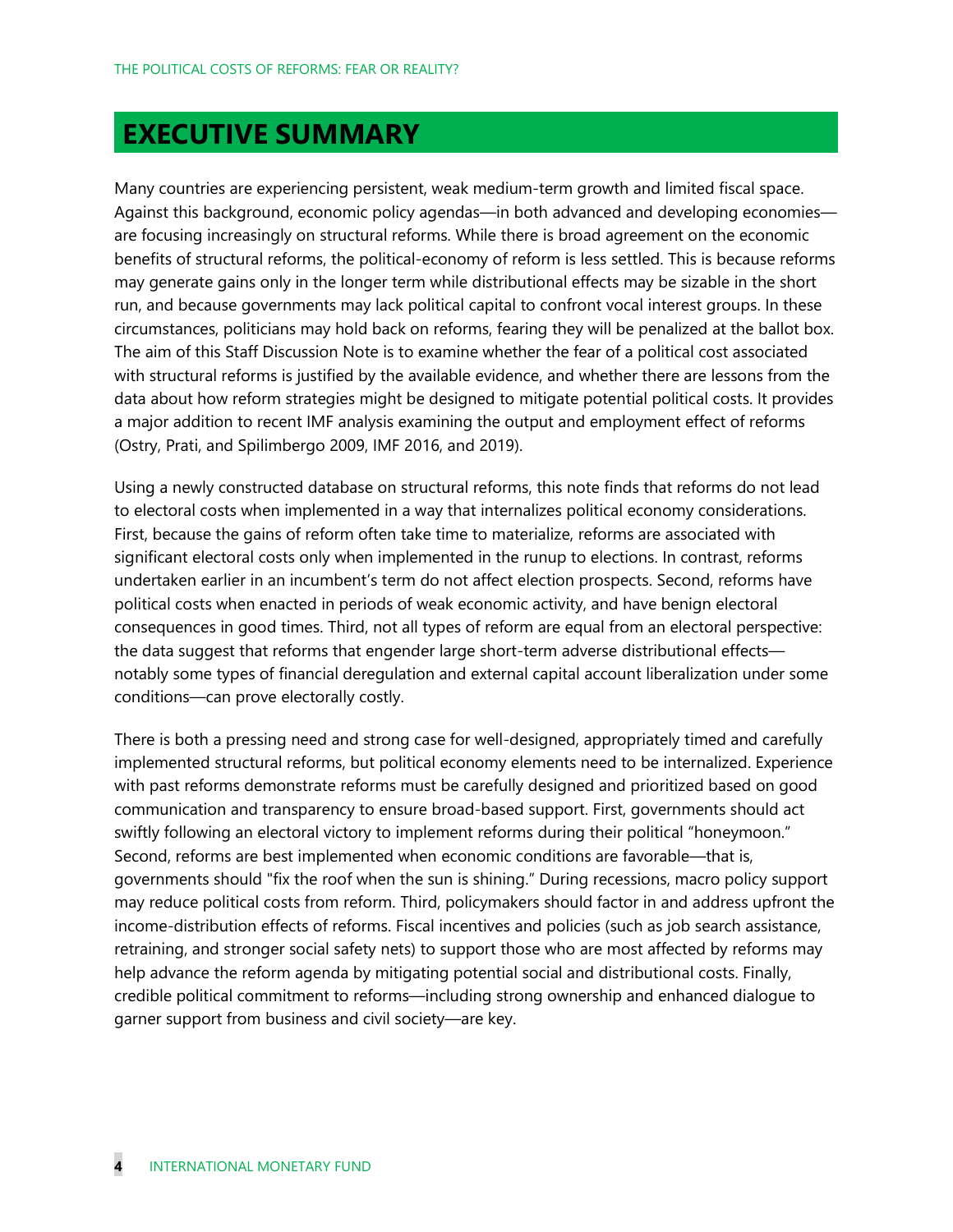### **INTRODUCTION**

- **1. Context.** Against the background of persistent, weak medium-term growth and limited scope for macroeconomic policy, the economic policy agenda in both advanced and developing economies is increasingly focused on structural reforms. The scope and areas of reform vary across countries and include reducing regulatory barriers to competition in product and financial markets, opening to trade and financial flows, and increasing the flexibility of the labor market. Structural reforms are motivated by multiple policy objectives. They can foster medium-term economic prospects and living standards by raising productivity and employment (Ostry, Prati, and Spilimbergo 2009, IMF *World Economic Outlook* 2016, 2019), improving debt sustainability (Banerji and others 2017), and enhancing the resilience of the economy to shocks (Aiyar and others 2019).
- **2. Political cost of reform.** Although the economic benefits of structural reforms have broad agreement, the political economy of reform is less settled. The reason: even if reforms are known to produce a net benefit for society as a whole, the losses from reform may be concentrated and the gains diffuse. The opponents of reform, even if in a minority, may be highly motivated to organize resistance, face low costs to structure themselves as an organized pressure group, and be politically "strong" (Olson 1971). Under such conditions, politicians may hold back on reforms out of a fear that they will be penalized at the ballot box by vocal opponents to reform.
- **3. Fear or reality?** The aim of this note is to examine whether the fear of a political cost from economic reforms is justified by the available evidence, and whether we can glean lessons from the data and case studies as to how policy approaches might be adjusted to mitigate potential political costs. Our aim is to provide answers to the following questions:
	- Do structural reforms lead, on average, to electoral costs?
	- Does the timing of the reform in the electoral cycle and the state of economy matter?
	- Does the effect depend on the type of reform?
- **4. Data and empirical analysis.** Despite theoretical work rationalizing a possible political cost from enacting reforms, empirical evidence is typically scant, based on a limited set of countries and with mixed results.<sup>[2](#page-4-0)</sup> To advance our understanding of the electoral consequences of reforms, we have developed the most comprehensive data set to date of structural reform regulation for a large sample of 90 advanced and developing economies during 1973–2014. This data set is unique not only in terms of country-time coverage, but also in the breadth of the

(continued)

<span id="page-4-0"></span><sup>&</sup>lt;sup>2</sup> Very few studies directly examine the impact of reforms on electoral outcomes. Pacek (1994) finds that nearly all post-communist reform governments were penalized at the polls. Weyland (1998) finds mixed electoral fates for reforming governments in Latin America. Governments in that region facing the prospect of deep economic losses were sometimes able to frame reform as a strategy to avoid even deeper losses. Buti and others (2010) examined the effects of product and labor market reform in Organisation for Economic Co-operation and Development (OECD) economies and found that, on average, these reforms did not lead to significant electoral effects.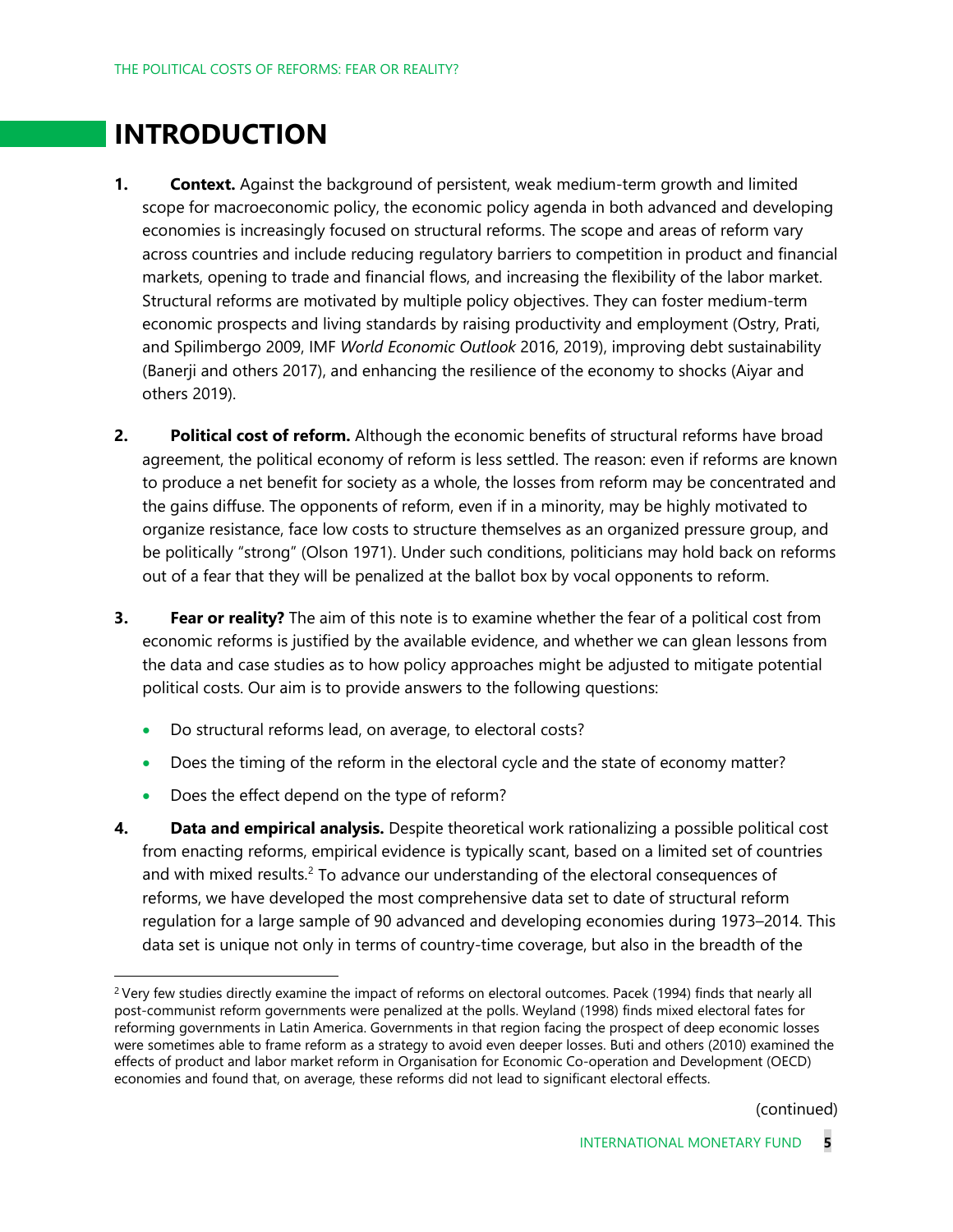sectoral areas covered. The data set identifies structural policy settings and reforms in the areas of trade (tariffs), domestic finance (regulation and supervision), external finance (current financial account and capital account openness), labor market regulation (job protection legislation), and product market regulation (barriers to entry in two large network industries). The data set was compiled through a systematic reading and coding of policy actions documented in various sources, including national laws and regulations, as well as IMF staff reports. [3](#page-5-0) The analysis combines the reform data set with a new electoral data set that contains information on election dates, incumbent leaders and their party affiliation, and the vote share of each party of the coalition supporting the incumbent leader for each country covered in the reform data set.

- **5. Key results.** The results of the empirical analysis suggest that, while on average reforms are associated with electoral costs, specific effects depend on the type of reform and on when in the electoral cycle reforms are implemented. First, not all reforms lead to electoral costs. Although financial sector reforms seem to have adverse electoral consequences, real sector reforms on average are electorally benign. Second, electoral costs seem to be present only relatively late in the political calendar—that is, when implemented in the year prior to an election—but they appear electorally benign at other times. Third, overall economic conditions matter: while reforms of both the financial and real sectors are penalized in bad times, real sector reforms undertaken in periods of strong economic activity are rewarded. Finally, a review of selected case studies suggests that, even in periods of difficult economic conditions, governments may not be penalized at the ballot box when (1) reforms coincide with a transition to democracy, or (2) there is strong ownership and consensus that a broad reform package (including to foster macro-stabilization) is unavoidable, and (3) the government effectively signals political commitment and an enhanced dialogue to garner support with business and civil society.
- **6. Qualifications**. Selection bias may imply that the electoral costs of reforms are larger than those estimated for several reasons. Governments may have stronger political support to implement reforms at the beginning of their mandate. In addition, weak governments, recognizing their vulnerability, may not implement reforms, but then, precisely because they are weak, may lose at polls (the reverse holds for strong governments). Such scenarios would lead to underestimating costs of reforms. Indeed, the results presented in Online Annex 3 suggest that addressing endogeneity may yield larger negative effects of reform on election outcomes. Beyond selection bias, this note considers reforms essentially aimed at improving the functioning of (financial, labor, product) markets which by their nature may generate uneven gains across the population. Other reforms—for example polices aimed at promoting economic opportunity for all (improving education and health systems, public infrastructure spending frameworks, governance, and laws and regulations to foster women's labor force participation)—may generate fewer political costs owing to smaller inherent distributional impacts.

<span id="page-5-0"></span> $3$  See Online Annex 3.2 for details on the indicators and the country coverage.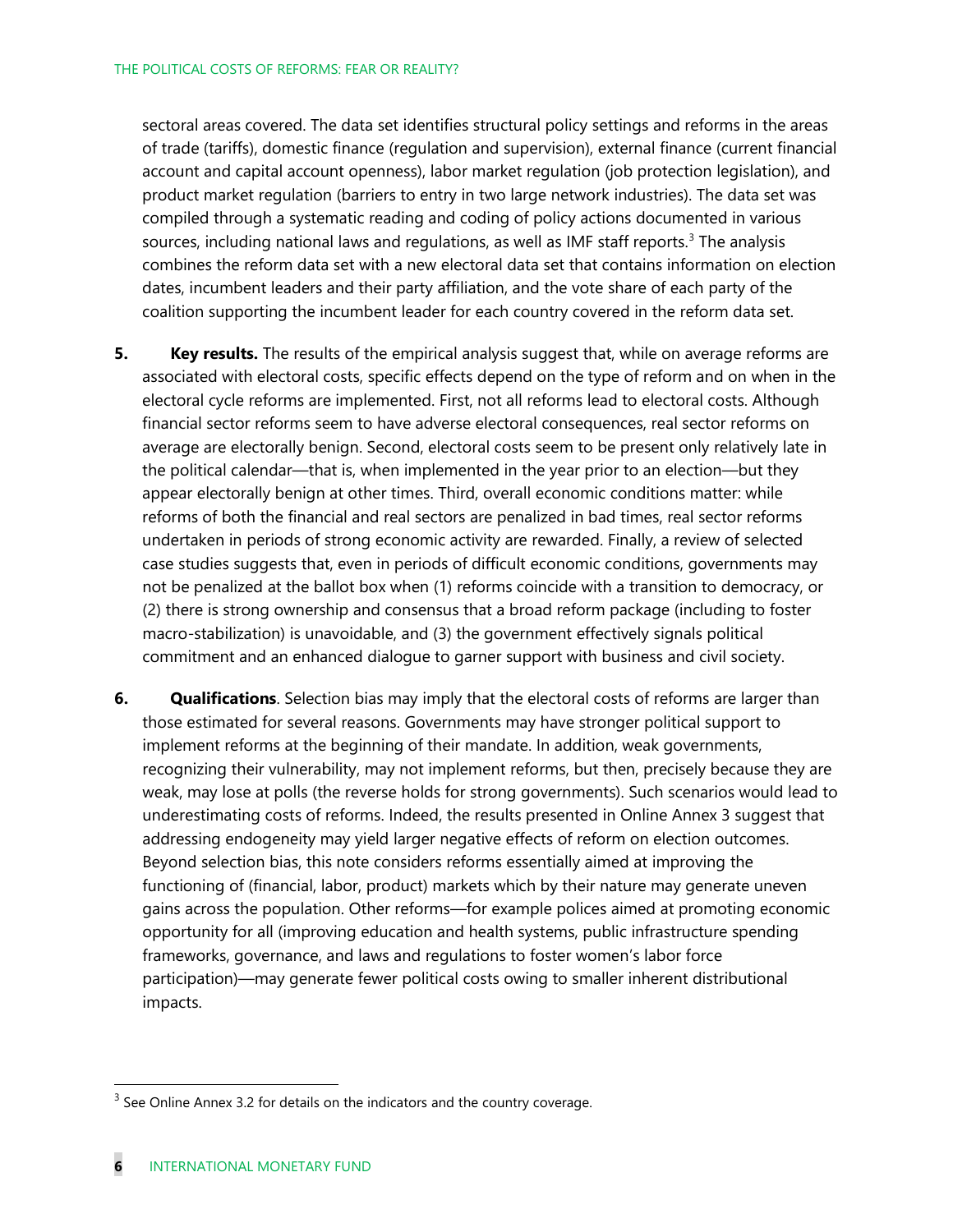**7. Roadmap.** This note starts out documenting stylized facts as to reform progress and the political circumstances surrounding the enactment of reforms. The next section distills key analytical considerations related to the electoral consequences of reforms, focusing on gains from reforms, their distribution, and interaction with politics. It then presents empirical evidence on the electoral consequences of reforms, and presents selected case studies in which governments managed to increase their political support even when enacting reforms in difficult economic conditions. The note concludes by discussing key findings and their implications.

### **STRUCTURAL REFORMS: STYLIZED FACTS**

### **A. Structural Reforms Data**

- **8. We develop the most comprehensive data set to date of structural reform regulation for a large sample of 90 advanced and developing economies during 1973–2014**. [4](#page-6-0) This data set is unique for not only its country-time coverage, but also its breadth of the sectoral areas covered. The indicators cover both the financial (domestic finance, financial current account, and capital) and real (trade, product, and labor) sectors.<sup>[5](#page-6-1)</sup> All indicators are scaled to vary between zero and one, with higher values representing greater liberalization. Differences in indicator values across countries and time provide information on the variation in the absolute degree of reform within each sector. However, indices are not strictly comparable across sectors, so a higher value of, say, the trade reform index compared to domestic finance does not imply that an economy is "more liberal" with respect to international trade than domestic finance.
- **9. The data set identifies, documents, and provides the implementation date of major reforms**. To the best of our knowledge, this is the first database to provide such information. [6](#page-6-2) Specifically, the indicators capture reform progress in the following:
	- **Domestic financial sector**. The index covers six broad areas: interest rate controls, entry barriers, privatization, supervision and regulation, securities markets, and credit controls.

<span id="page-6-0"></span> $<sup>4</sup>$  The data set includes 29 advanced economies, 50 emerging market economies, and 21 low-income countries, with</sup> a broad geographical representation. The country sample represents 96 percent of the world's 2017 nominal GDP. See Online Annex 2 for details on the coverage and on the construction of the reform indicators.

<span id="page-6-1"></span> $<sup>5</sup>$  The data set that provides the best comparison to ours is Ostry, Prati, and Spilimbergo (2009). Compared to Ostry,</sup> Prati, and Spilimbergo (2009), our data set has a larger time coverage, covers the postcrisis period, includes additional areas of regulation (labor market), and provides more granular information regarding the regulatory stance of some sectors (e.g., it provides a decomposition of capital account openness in several subcategories).

<span id="page-6-2"></span><sup>6</sup> Duval and others (2018) provide information on major reform events for 26 advanced economies on product and labor market reforms. In regard to labor market institutions, other databases—such as the European Commission's Labref, the Fondazione Rodolfo de Benedetti-IZA databases, and the International Labour Organization EPLex database—provide information about the nature and date of government measures. However, they have significantly shorter time series and country coverage and, importantly, they do not attempt to identify major reforms.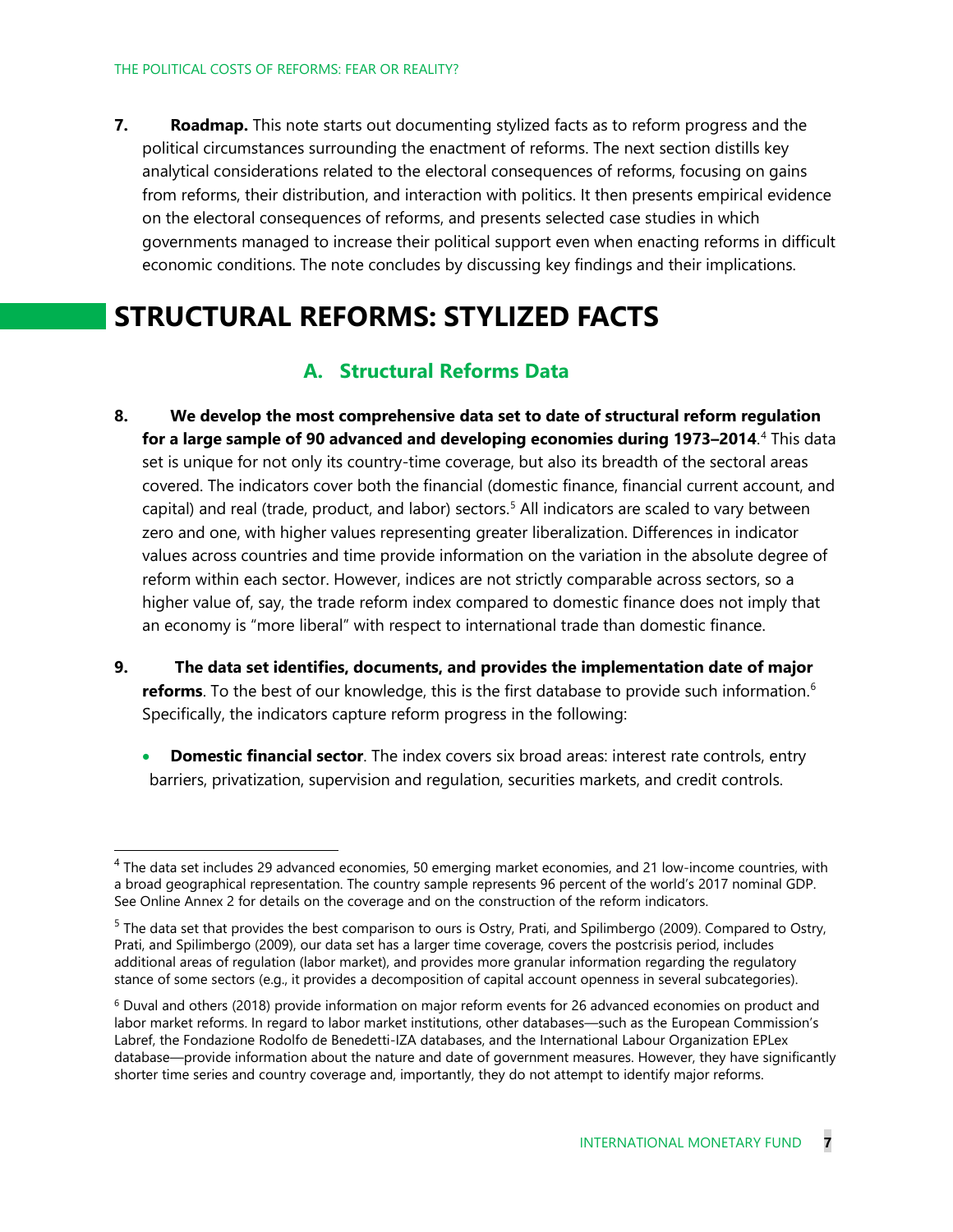- **Current and capital account**. These cover restrictions on external payments (for imports, invisibles, capital) or receipts (exports, invisibles, capital), as well as components of the capital account in relation to foreign direct investment, portfolio investment, bonds and other debt securities, money market instruments, and financial credits.
- **Trade**. The indicator measures trade tariffs at the product level. Product-level tariff data are aggregated by calculating simple and weighted averages, with weights given by the export share of each product.
- **Product market**. The indicator covers liberalization in two network sectors: telecommunication and electricity. For each, the index covers three broad areas: privatization, entry barriers, and supervision and regulation.
- **Labor market**. The indicator is a new measure of employment protection legislation (EPL) related to termination of full-time indefinite contracts for objective reasons, in a typical firm of 250 workers. Three dimensions of EPL are considered: procedural requirement, firing costs, valid grounds for dismissal, and redress measures (in case of unfair dismissal).
- **10. Implementation of reform has been heterogenous across countries over the past four decades (Figure 1):**
	- **Since the late 1980s, there has been a broad tendency to pursue liberalization (Figure 1, panel 1).** The pace of liberalization, however, has typically declined since the global financial crisis, especially in relation to domestic finance, and the external current and capital accounts, where there has been a modest reversal of reforms in some countries.
	- **The reform process has proceeded unevenly across sectors (Figure 1, panel 2).** Reforms appear to have been more frequent in domestic finance, trade, capital and current account than in product and labor markets. In addition, major liberalization pushes across different areas have occurred in different periods: trade reforms were concentrated in the 1970s and 1980s; domestic and external finance reforms in the early 1990s; and product market reforms in the late 1990s. In labor market regulation (i.e., EPL), there has been no deregulation trend and there has even been a tightening in recent years.

• **Advanced economies are more liberalized than emerging market economies, which are themselves more liberalized than low-income countries (Figure 1, panel 3).** While emerging market economies and low-income countries had a similar degree of liberalization until the 1990s, reform progress has been stronger in emerging market economies than in lowincome countries since then. An exception is labor market regulation (i.e., EPL), where the level of development does not appear to drive systematic differences in the extent of regulation.

• **Reform progress has also been diverse across different regions of the world (Figure 1, panel 4).** Reform progress has been the strongest in Europe, but generally modest in the Middle East, Central Asia, and sub-Saharan Africa.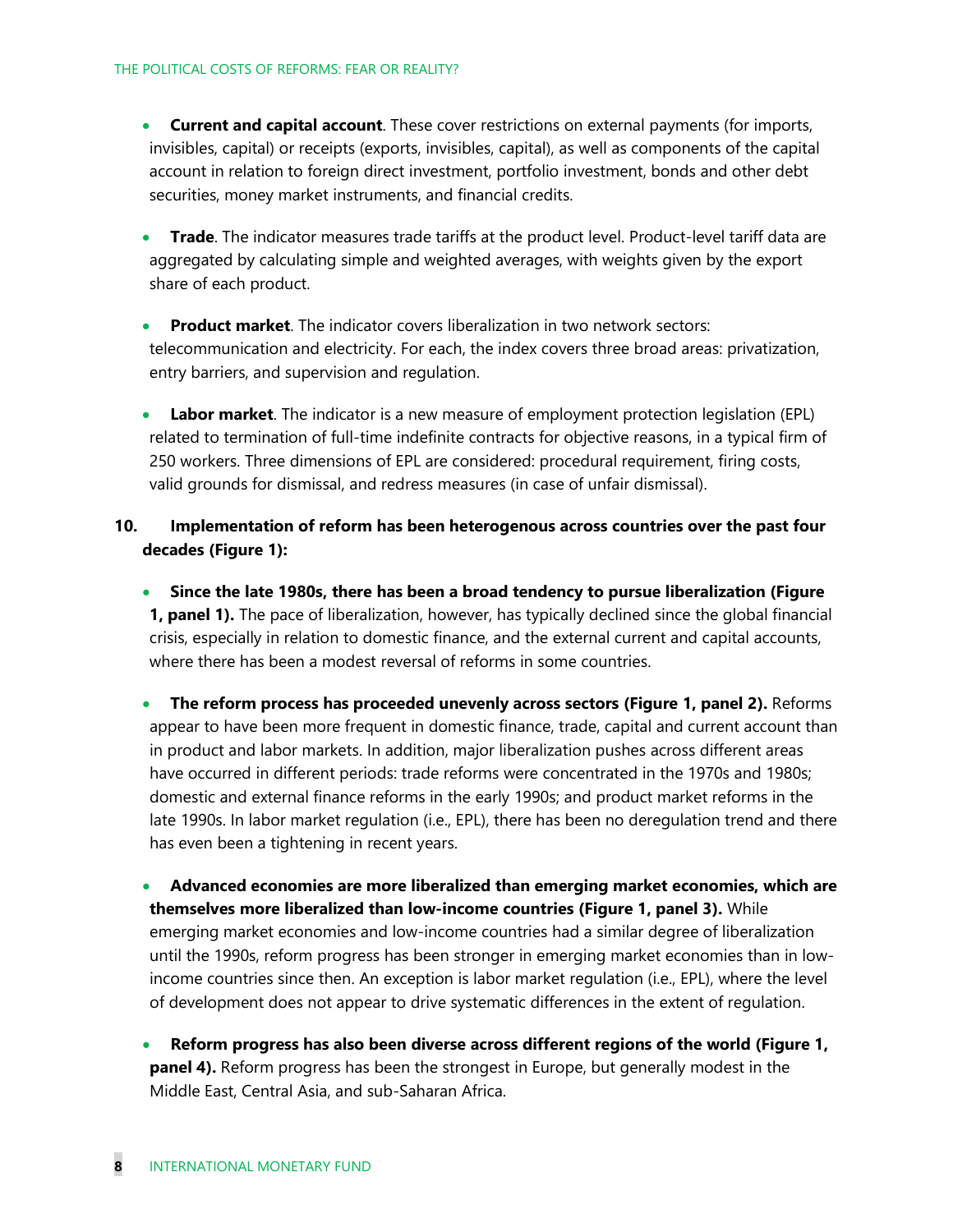



Source: IMF staff calcualtions.

Note: The regulatory indicators ranges from 0 to 1. Higher levels denote more liberalization. All reforms denote the average of the six reform indicators.

### **B. The Electoral Data Set**

• **A new electoral data set is constructed containing information on each election that has taken place in the countries covered in the structural reform data set.** The most relevant information contained in the data set are (1) the election date; (2) the name of the incumbent leader (prime minister or president) and his/her party affiliation; (3) the name of the new leader and party affiliation; (4) the date in which the incumbent leader took office; and (5) the vote share of each party of the coalition supporting the incumbent at the current, last, and secondlast elections. Additional information includes the types of political systems (presidential vs.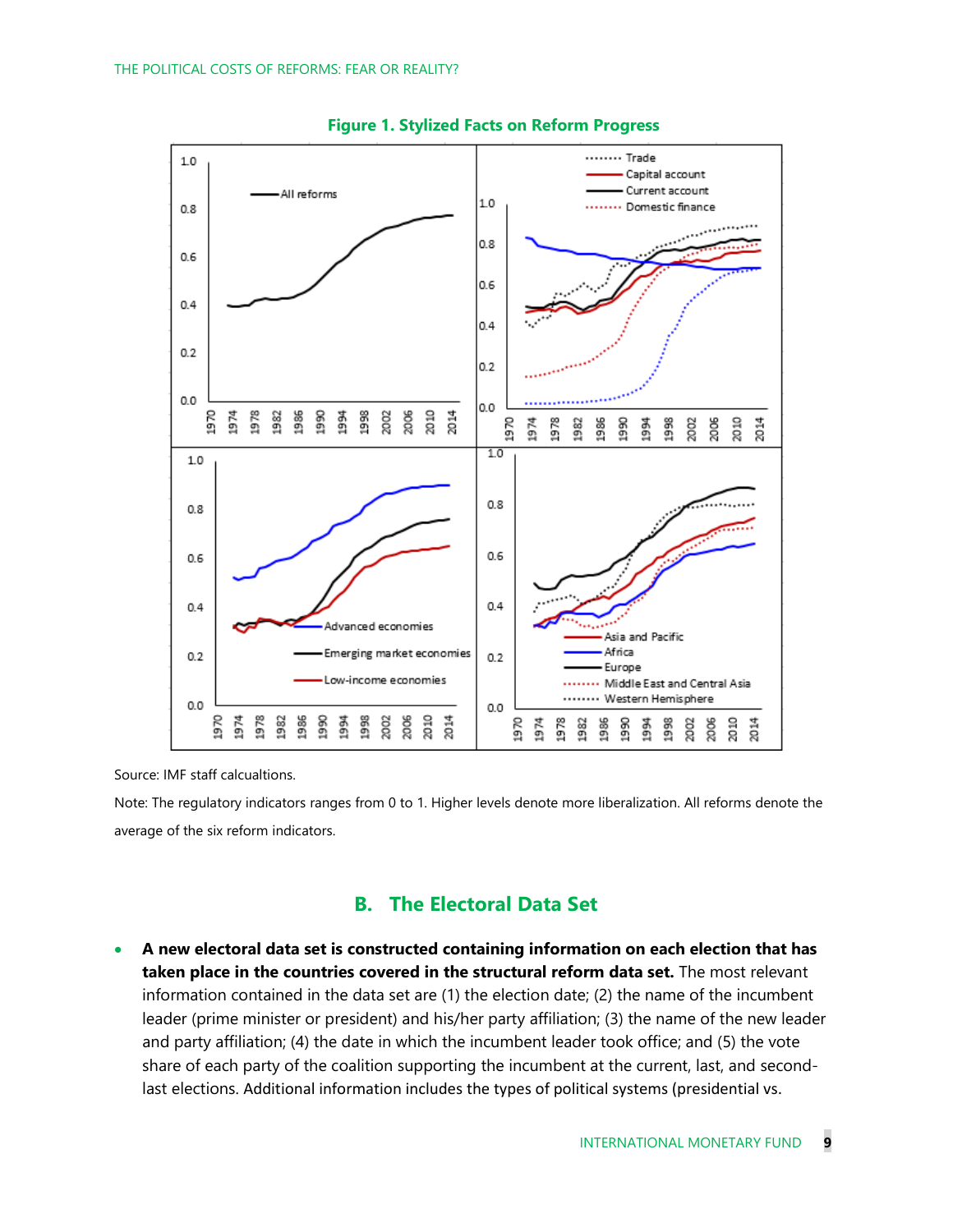parliamentarian), the electoral system (majoritarian vs. proportional), the number of parties in the coalition and the ideology of the government (right, center, and left). The sources of the data and the construction of the main election variables included in the analysis are reported in Online Annex 1.

### **C. Who Implements Reforms and When**

- **11. The literature has put forward several theories to rationalize why and when reforms happen.** Political economy explanations focus on ideology, the form of government, the degree of political fragmentation, and the strength of democratic institutions. Other explanations examine the role of crises as catalysts for reforms. This section briefly reviews the literature on the determinants of reforms and then provides stylized facts regarding the institutional, political, and economic context under which they are carried out.
- **12. The "war of attrition" theory.** The theory of Alesina and Drazen (1991) sets off with the assumption that politicians seek reelection and exchange policy distortions for political support. Structural reforms that remove distortions have redistributive consequences and hence are particularly scrutinized by different interest groups. Each interest group is represented by a political party with veto power, and parties disagree on how to allocate the reform's costs. Because no party wants to bear the costs, waiting and delaying reform is preferable. However, if the benefits of reform decrease over time (or the costs increase) and they do so in a way that varies across parties, at some point one party will want to proceed with reform. According to the war of attrition model, the probability that a reform is delayed is higher the weaker or the more fractionalized the executive power is. For instance, in multiparty governments, veto power of a single player can increase. In countries with more fragmentation, the government is more likely to be formed by a coalition of parties with more divergent interests, which makes it difficult to compromise and increases the chances that the status quo is maintained (Haggard and Webb 1994, Roubini and Sachs 1989). In presidential regimes, by way of contrast, where the executive power is generally stronger, the opposition to reforms tends to be weaker.
- **13.** Partisan theory. The partisan theory asserts that different parties have different distributional and policy preferences (Hibbs 1987, Alesina and Roubini 1992). Since presidential systems and majoritarian electoral rules tend to deliver governments that are dominated by fewer and more polarized political parties, there are reasons to expect that countries with such institutions might also be characterized by larger swings in economic policy (reforms going in different directions). In parliamentary regimes, with a proportional electoral rule and coalition governments, it is more likely that centrist political parties have enough power to veto radical proposals. Partisan models also make predictions regarding the type of reforms that get implemented. According to these models, right-wing governments are more likely to implement market-oriented reforms. Cukierman and Tommasi (1998), however, notice that history is rich of episodes in which left-leaning governments implemented "right-wing policies" and propose a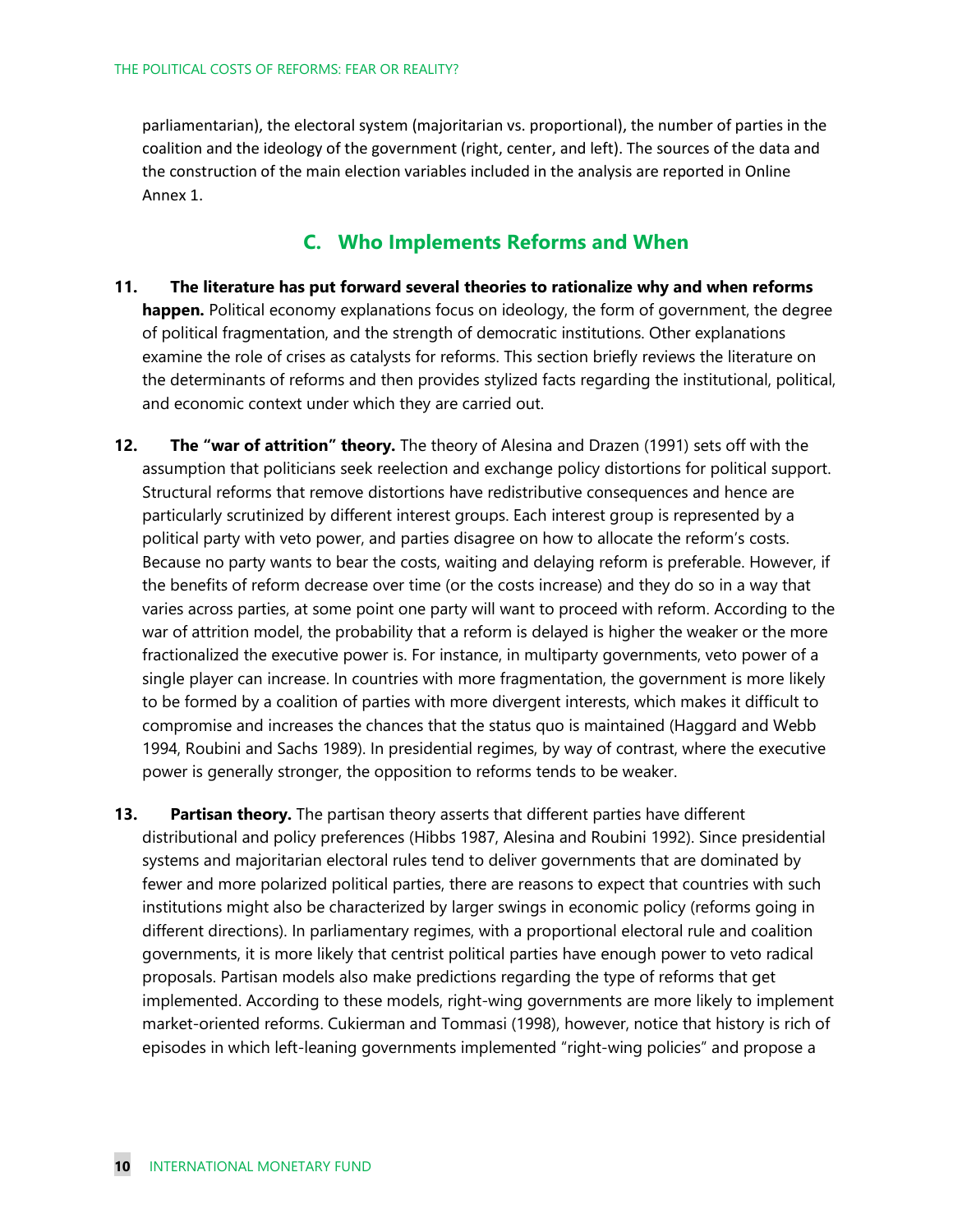representative-democracy model that rationalizes this evidence.<sup>[7](#page-10-0)</sup> The main argument: it is easier for leaders that are ideologically distant from pro-market economic reforms to elicit the necessary support to implement them. The fact that left-leaning governments might implement "right-wing reforms" is also supported by theoretical models with endogenous redistribution (Jain and Mukand 2003). If a reform benefits only a minority of the population and the government has its electoral base among the population sector that would lose from the reform, it could implement the reform and credibly commit to redistribute some of the gains from the winners to the losers.

- **14. Crisis-induced hypothesis**. Another strand of the literature considers the role of crises in fostering reform (Krueger 1993, Tommasi and Velasco 1996). Crises can act as turning points and catalyze popular support for reform. While in normal times a well-organized minority might block reform, during a crisis the pressure on the "blocking minority" becomes too high for it to keep opposing the reform. Drazen and Grilli (1993) show that for this reason a crisis could be welfare improving: it reduces welfare directly by worsening economic conditions, but it would be welfare improving if it leads to reforms and the payoff of reforms is greater than the direct loss associated with the crisis. At the same, crises may lead to increased parliamentary fragmentation that could weaken reform efforts (Mian, Suffi, and Trebbi 2014).
- **15. Do the data support the theories discussed above?** Four main stylized facts emerge from our analysis on the frequency and intensity of reforms (Figures 2 and 3).

• **Countries with presidential systems are characterized by larger and more frequent swings in economic policy**. In presidential systems, liberalizing and tightening reforms are more frequent than in parliamentary systems. This lends support to both the war of attrition and the partisan models. At the same time, there is no significant difference in reform progress depending on the initial vote share of the governing parties, and on whether the government is single- or multiparty.

• **Countries with a majoritarian electoral rule are characterized by larger reforms and reform reversals**. This observation is consistent with the partisan theory, according to which majoritarian electoral rules tend to deliver parliaments with fewer and more polarized parties.

• **Right-leaning governments do not adopt more free-market policies than left-leaning ones**. On the contrary, left-leaning governments typically implement larger liberalizing reforms, as predicted by Cukierman and Tommasi (1998).

• **Crises do not foster reforms on average**. If anything, during periods of low growth, reform tightening is relatively common. The effect of crises on reform however varies depending on the type of crisis and regulation. As shown in Chapter 3 of the October 2019 IMF *World Economic Outlook*, while economic recessions foster trade, labor market, and domestic financial

<span id="page-10-0"></span> $^7$  Examples include the reforms carried out in Peru under Alberto Fujimori, in Bolivia under Víctor Paz Estenssoro, and in Argentina under Carlos Menem.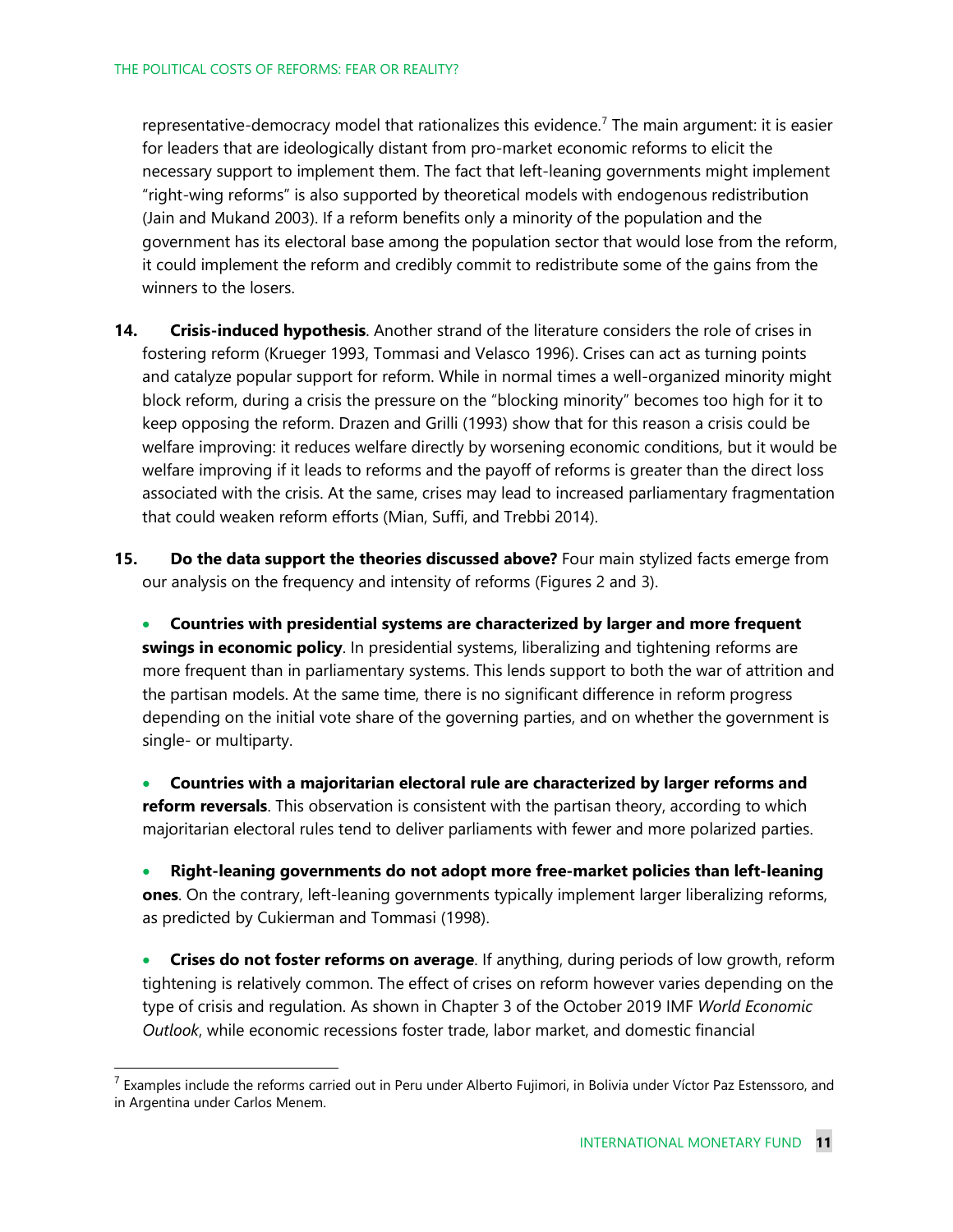liberalization in the medium term, banking crises tend to lead to higher regulation in both the domestic finance and capital account.



**Figure 2. Stylized Facts on the Frequency of Reforms**

#### Source: IMF staff calculations.

Note: The figure shows the frequency of liberalizing and tightening reforms according to (1) the political system, (2) the electoral system, (3) type of government, (4) ideologic orientation, (5) initial vote share, and (6) growth regime. \*, \*\*, \*\*\* denote whether the difference in the frequency of reforms is statistically significant at 10, 5, and 1 percent, respectively.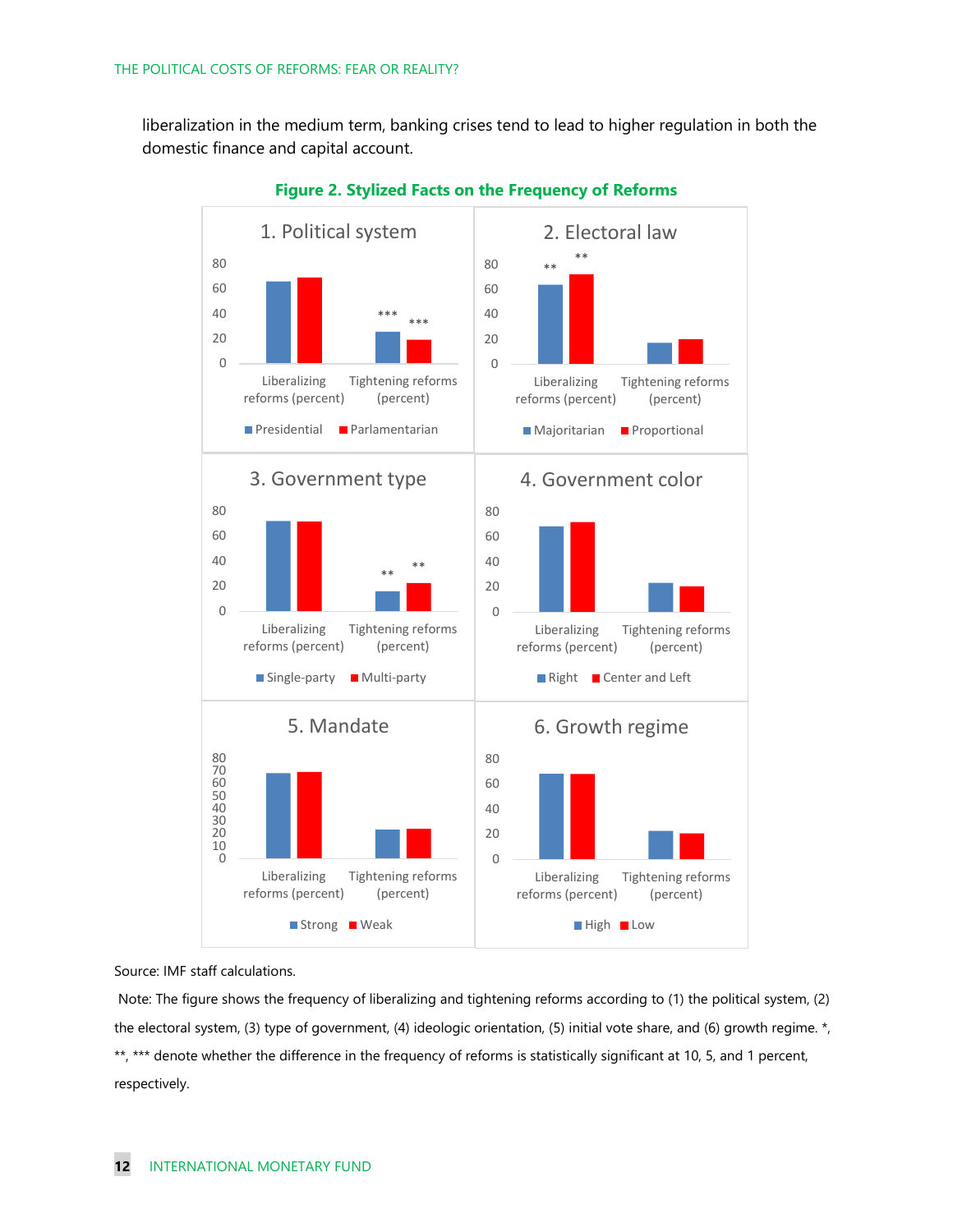

**Figure 3. Stylized Facts on the Intensity of Reforms**

Source: IMF staff calculations.

Note: The figure shows the intensity of liberalizing and tightening reforms according to (1) the political system, (2) the electoral system, (3) type of government, (4) ideologic orientation, (5) initial vote share, and (6) growth regime. \*, \*\*, \*\*\* denote whether the difference in the frequency of reforms is statistically significant at 10, 5, and 1 percent, respectively.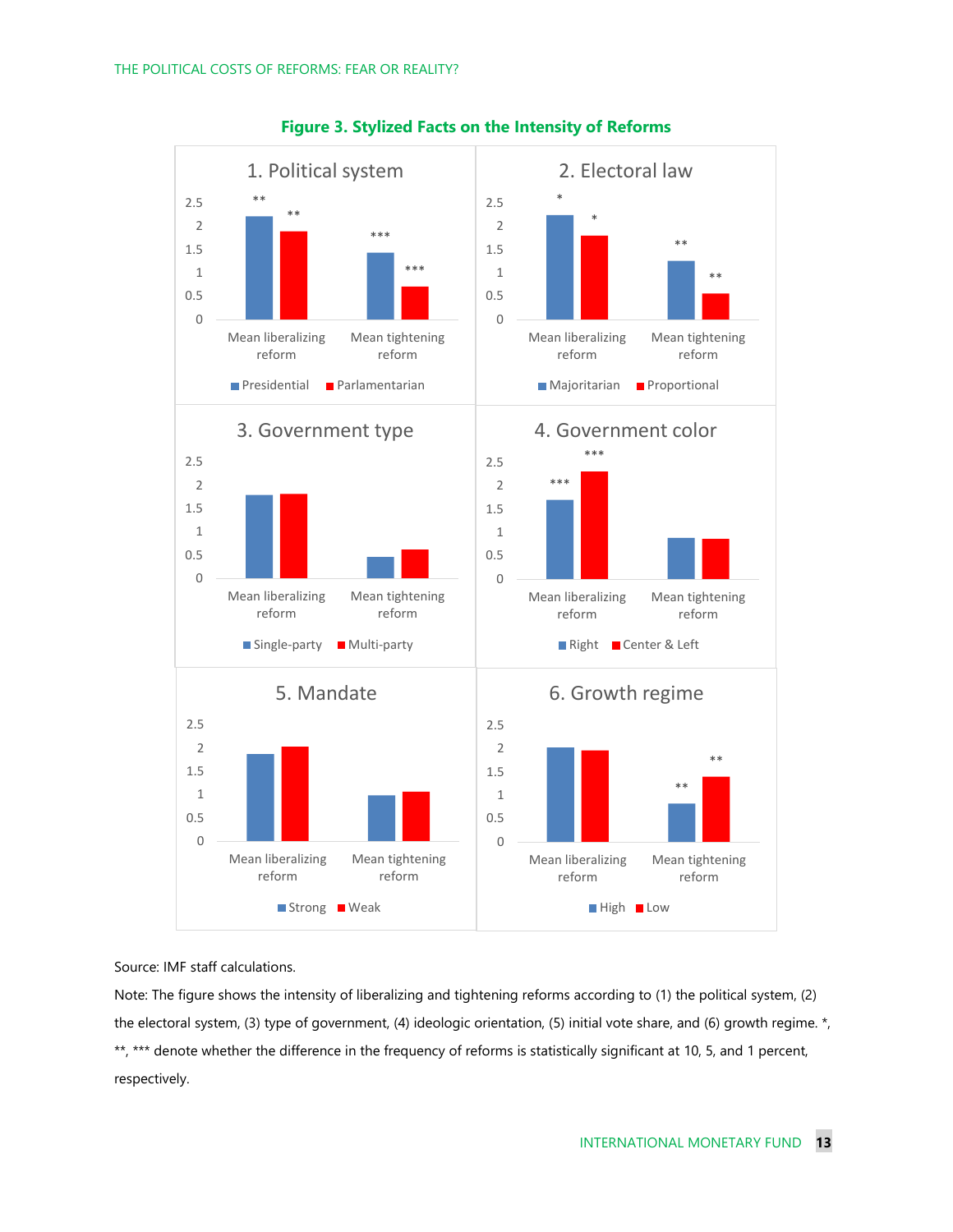# **REFORMS AND ELECTIONS: ANALYTICAL CONSIDERATIONS**

- **16. This section presents some analytical considerations on the potential electoral outcomes following reforms***.* It draws from an extensive theoretical literature on the political economy of reform to shed light on the mechanisms explaining reform inertia, the electoral consequences of reforms, and the scope of conditions under which reforms may be rewarded or penalized by the electorate. The theoretical predictions from the literature suggest that the impact of structural reforms on the re-election of an incumbent government can go both ways: election officials could face both potential benefits and costs from enacting structural reforms.
- **17. Reform inertia is partly owing to uncertainty about what to do.** Why are economic reforms that would eventually benefit most segments of society resisted or delayed? A first set of arguments relates to the possibility that, with uncertainty about what to do, the best thing may be to do nothing. A second explanation is that the country may lack technical expertise to implement the desired reform. A third explanation is that if the need for reform comes from perceived temporary weakness or failures in the economy, the government may wait to see if the problem resolves itself. Finally, a common argument for inaction is that societies, like individuals, tend to postpone difficult decisions, even when they know that addressing them would be optimal and postponing them increases costs down the road.
- **18. Reforms may face political opposition and a post-election penalty when they cause uneven gains across the population.** Even if reforms are known to produce a net benefit for society as a whole, losses may be concentrated, and gains may be diffused (Rodrik 1994). The opponents of reforms may be highly motivated to organize resistance to reform, facing lower costs to structure themselves into an organized pressure group and be politically "strong" (Olson 1971). In voting models, this non-neutrality operates through the distributional consequences of reforms, so that the median voter may prefer the status quo and penalize reformers. Another source of non-neutrality arises when individuals do not know whether they will gain or lose from reforms, which dampens aggregate support for reform (Fernandez and Rodrik 1991, Alesina and Drazen 1991).
- **19. Reform could nevertheless be electorally beneficial**. Implementing reform may signal competence and be rewarded by well-informed voters (Rogoff 1990). Given that economic conditions are expected to improve following a reform (see, for example, IMF 2016 and the October 2019 IMF *World Economic Outlook* Chapter 3), incumbents who have implemented successful reforms might expect to enhance their re-election prospects. In addition, improvements in the quality of democratic institutions often go hand in hand with economic reforms (Haggard and Webb 1994; Giuliano, Mishra, and Spilimbergo 2013). In these circumstances, the electorate may place less weight on economic reforms—even when unpopular—and reward the government for enacting them. In addition, a transition to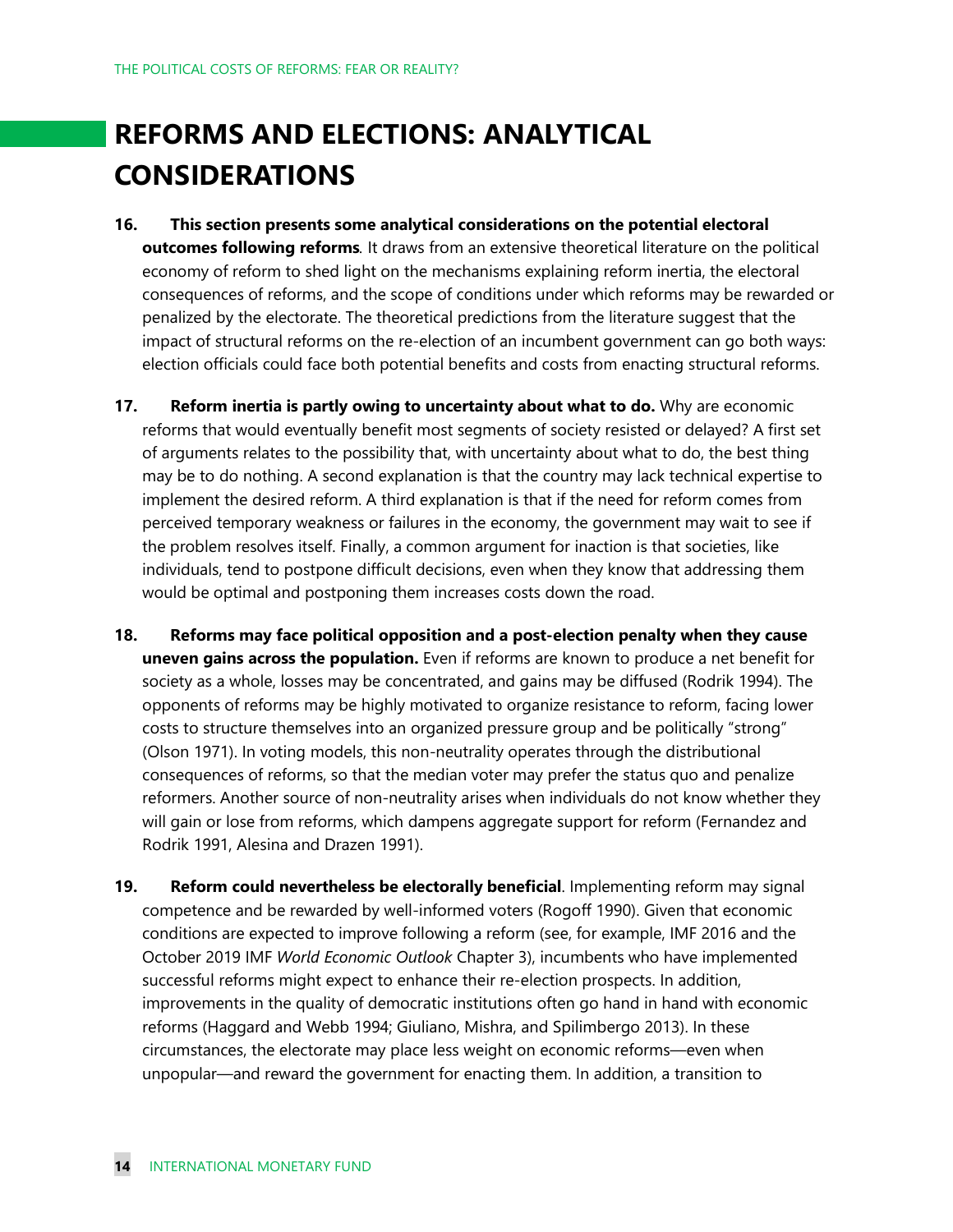democracy could lead to successful reform efforts when a new government acts swiftly at the outset of its term to exploit its "honeymoon" period.

- **20. Reforms implemented at the beginning of an electoral term are likely to prove less politically costly.** First, voters may be "myopic" and give higher weight to policies implemented in the runup to elections. As a result, even unpopular reforms implemented earlier may not be penalized. Second, the overall gains from reforms may materialize gradually, as shown in Figure 4, panel 1, raising the odds that reforms early in the term will show benefits at election time.
- **21. Economic conditions when reforms are implemented are likely to impact electoral outcomes**. When voters are unable to disentangle the effect of reforms from other forces driving economic conditions, they may attribute good (poor) economic performance to the effect of reforms. In these circumstances, governments enacting reforms in periods when the economy is flourishing may be rewarded, while governments implementing reforms in periods of recessions may be punished. Second, the macroeconomic and distributional consequences of reforms may depend on prevailing economic conditions, as shown in Figure 4, panels 2 and 3. Although reforms implemented during economic expansion are associated with significant macroeconomic benefit and limited distributional cost, reforms tend to be contractionary and distributionally adverse when implemented in periods when the economy is already weak (see Duval and Furceri 2018; Ostry, Berg, and Kothari 2018; and the October 2019 *World Economic Outlook* Chapter 3). In the latter scenario, reforms may lead to a limited increase in the overall "pie" and significant costs for a large share of the population, and therefore to electoral costs.

## **REFORMS AND ELECTORAL OUTCOMES: WHAT DOES THE EVIDENCE SHOW?**

#### **22. This section explores the electoral outcomes associated with structural reforms.**

Specifically, the following questions are examined: Do structural reforms lead to electoral losses or gains, and if so, under what scope conditions? Do the parties in a coalition government equally share credit or blame in the reform process? Do the timing, state of the economy, and type of reform matter for electoral outcomes? Is there symmetry in the political effect of liberalizing and tightening reforms? Do reforms implemented in countries pursuing an IMF program influence electoral outcomes differently?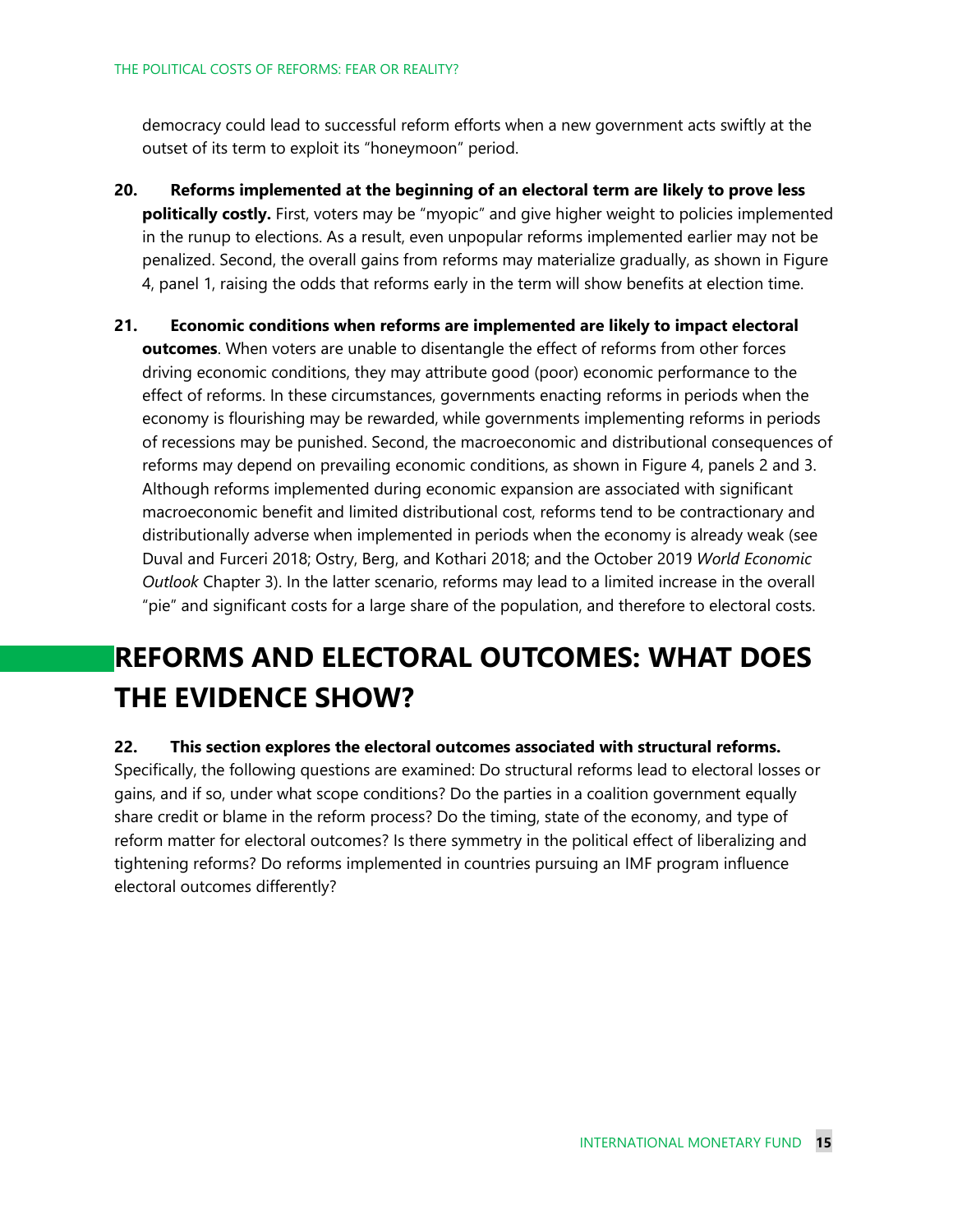



Source: IMF staff calculations.

Note: Output and inequality effects of reforms are estimated using the local projection method (Jorda 2015). See Online Annex 3 for details.  $t = 0$  is the year of the reform; solid lines denote the response of output (Gini) to a major reform event, defined as a change of two standard deviations in the average reform indicator. Dotted lines denote 90 percent confidence bands.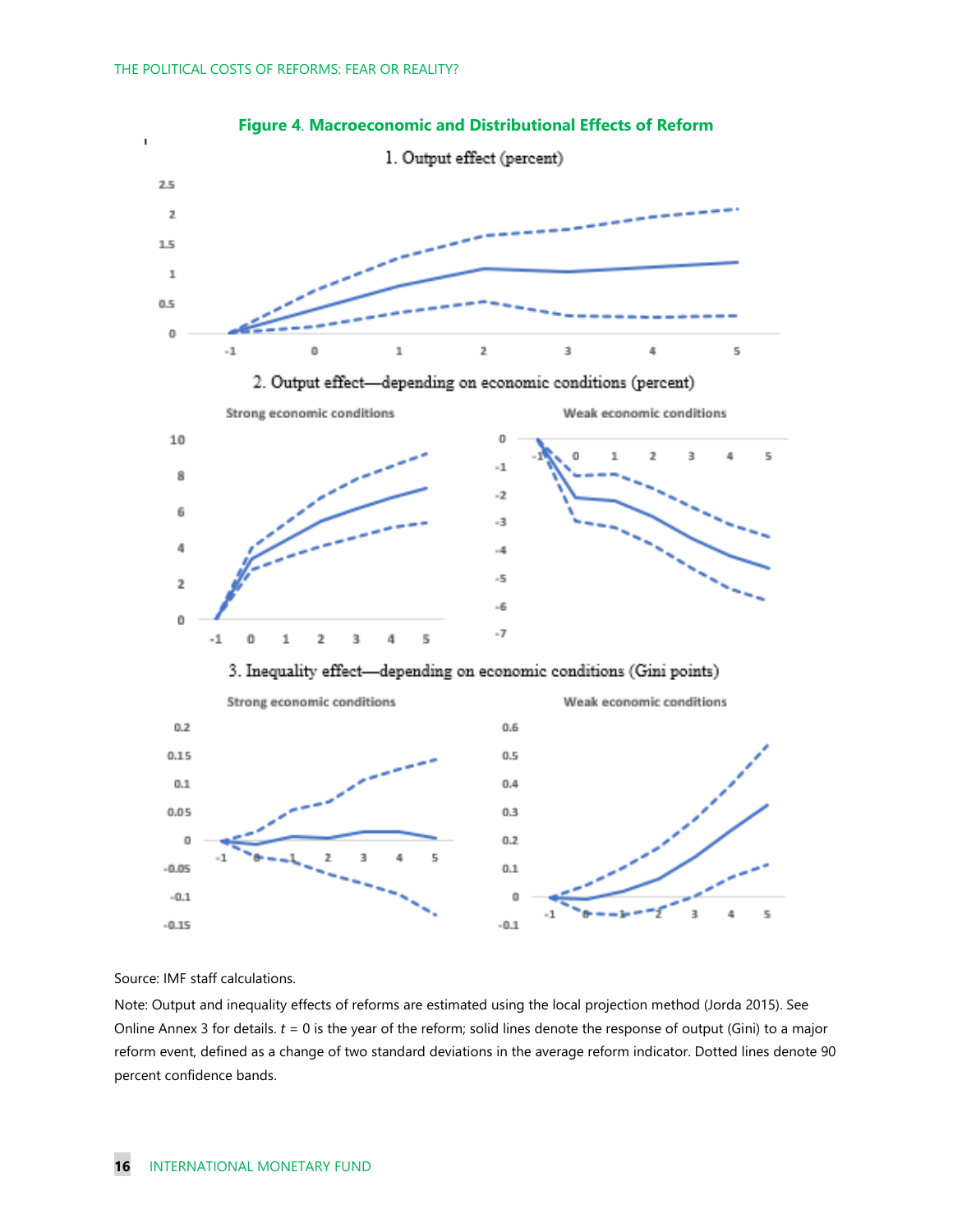#### **23. To examine these issues, we estimate the effect of reforms on the change in the**

**incumbent coalition (party) vote share**. This measure of election outcome is especially useful in assessing the magnitude of electoral penalties or gains. A leader might retain office, but with a much-reduced majority, or might be forced into a coalition government. Following Brender and Drazen (2008), we also model whether a reforming (or reversing) incumbent or her party remains in office after reforms are implemented, with 1 denoting re-election and 0 otherwise. The key explanatory variable in the initial specification is the unweighted average of all six reform indices. The analysis further distinguishes between financial sector reforms (domestic finance, capital and financial current account) and real sector reforms (trade, product and labor markets). $8$  The analysis is based on an unbalanced sample of democratic elections from 1973 (or the first year in which the country is characterized as a democratic regime) to 2014 for 66 countries (see Table A1.1 in Online Annex 1).<sup>[9](#page-16-1)</sup>

**24. Reforms are associated with electoral costs, but only when implemented in the year prior to an election.** The results suggest that a major reform (defined as an increase larger than two standard deviations in the reform indicator) is associated with about a 3 percentage points decrease in the vote share of the coalition. This effect is economically significant and is equivalent to a reduction in the chance of the incumbent leader of the coalition being re-elected by about 17 percentage points (Figure 5). In contrast, reforms undertaken in earlier periods of an incumbent's term do not appear to affect election prospects. These results provide evidence of myopic behavior of the electorate and are consistent with empirical evidence that the economic gains from reforms materialize only gradually over time. The results also show, consistent with the economic voting literature, that better economic conditions during the year before the election are associated with more favorable political outcomes. In addition, we find that the changes in vote shares are typically larger in advanced economies and in majoritarian systems (consistent with Brender and Drazen 2008). We do not find evidence that the effect of reform varies significantly across countries, or with the ideology of the government. Similarly, we do not find evidence that the speed of implementation has a salient impact on electoral outcomes (see Online Annex 3 for additional details).

<span id="page-16-0"></span><sup>&</sup>lt;sup>8</sup> Estimates for each reform indicator are reported in Online Annex 3. The baseline specification includes the following set of control variables: (1) the average GDP growth during the electoral term; (2) an advanced economy dummy (1 = continuous membership in the OECD since 1963, or 0 otherwise); (3) a dummy variable for new democracies (1 = countries for the first four elections after a year with a negative Polity score on the –10 to 10 scale, or 0 otherwise); (4) a dummy variable for a majoritarian political system (1 = countries with an electoral system that awards seats in "winner-take-all" geographically based districts according to the Database of Political Institutions, and 0 otherwise); (5) the initial level of regulation; and (6) the initial level of vote share. See Online Annex 3 for further details on the empirical methodology.

<span id="page-16-1"></span><sup>&</sup>lt;sup>9</sup> The identification of democratic regimes is based on the POLITY2 score—a measure of regime characteristics ranging from –10 (strongly autocratic) to 10 (strongly democratic) published by Marshall, Gurr, and Jaggers (2017). A country is defined to have a democratic regime if its POLITY2 score is greater than or equal to 1.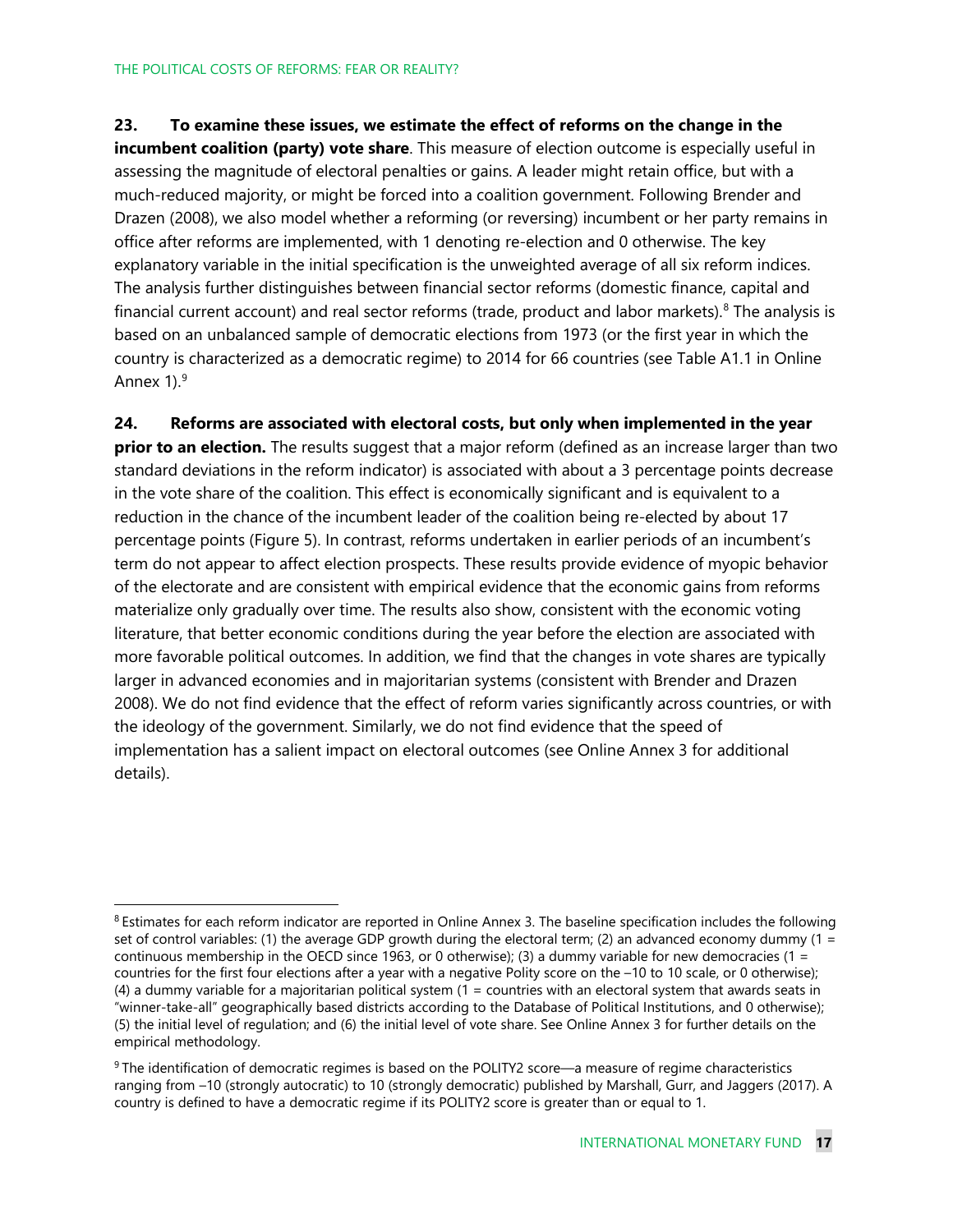

#### **Figure 5. The Effect of Reform on Electoral Outcomes**

Source: IMF staff calculations.

Note: The bars denote the effect of a major reform event—defined as a change of two standard deviation in the reform indicator—on the change of the incumbent coalition vote share (panel 1) and probability of the leader of the coalition to be re-elected (panel 2). The effects are differentiated between reforms occurring in the election year and those implemented in the rest of the coalition (leader) political term. \*\*, \*\*\*, denote statistical significance at 5 and 1 percent, respectively. See Online Annex 3 for details on the estimation.

**25. "Selection bias" may imply that the electoral costs of reforms are larger than those** 

**estimated.** Governments may have a stronger political support to implement reforms at the beginning of their mandate. Elected politicians may also anticipate the electoral consequences of their policy choices, therefore opting out from implementing reforms which may jeopardize reelection. In addition, weak governments, recognizing their vulnerability, do not implement reforms, but then, precisely because they are weak, they lose at polls (the reverse holds for strong governments). Such circumstances would lead to not finding significant costs of reforms. Indeed, the results presented in Online Annex 3 suggest that addressing endogeneity (through instrumental variables, or by focusing on exogenous elections—that is, those that cannot be discretionally called by the leader) results in larger negative effects of reform on election outcomes. Another source of concern is that reforms are typically implemented as part of economic packages aimed also at fostering economic stability (that is, reducing inflation and deficit). To the extent that budget outcomes and inflation affect electoral outcomes this may bias the estimated impact of reform. To address this issue, the analysis includes as control variables: (1) changes in the budget during the election year and in the rest of the term and (2) a measure of inflation. These results, although smaller in magnitude, are not statistically different from those of the baseline specification (Online Annex 3). In addition, the analysis on "exogenous" fiscal consolidations suggest that their effect on electoral outcomes depend on the design of the stabilization package: while tax-based consolidation episodes with significant contractionary effects tend to be associated with sizeable political costs, growth-friendly spending-based consolidation are largely benign from an electoral standpoint and may increase the chance of re-election (Box 1).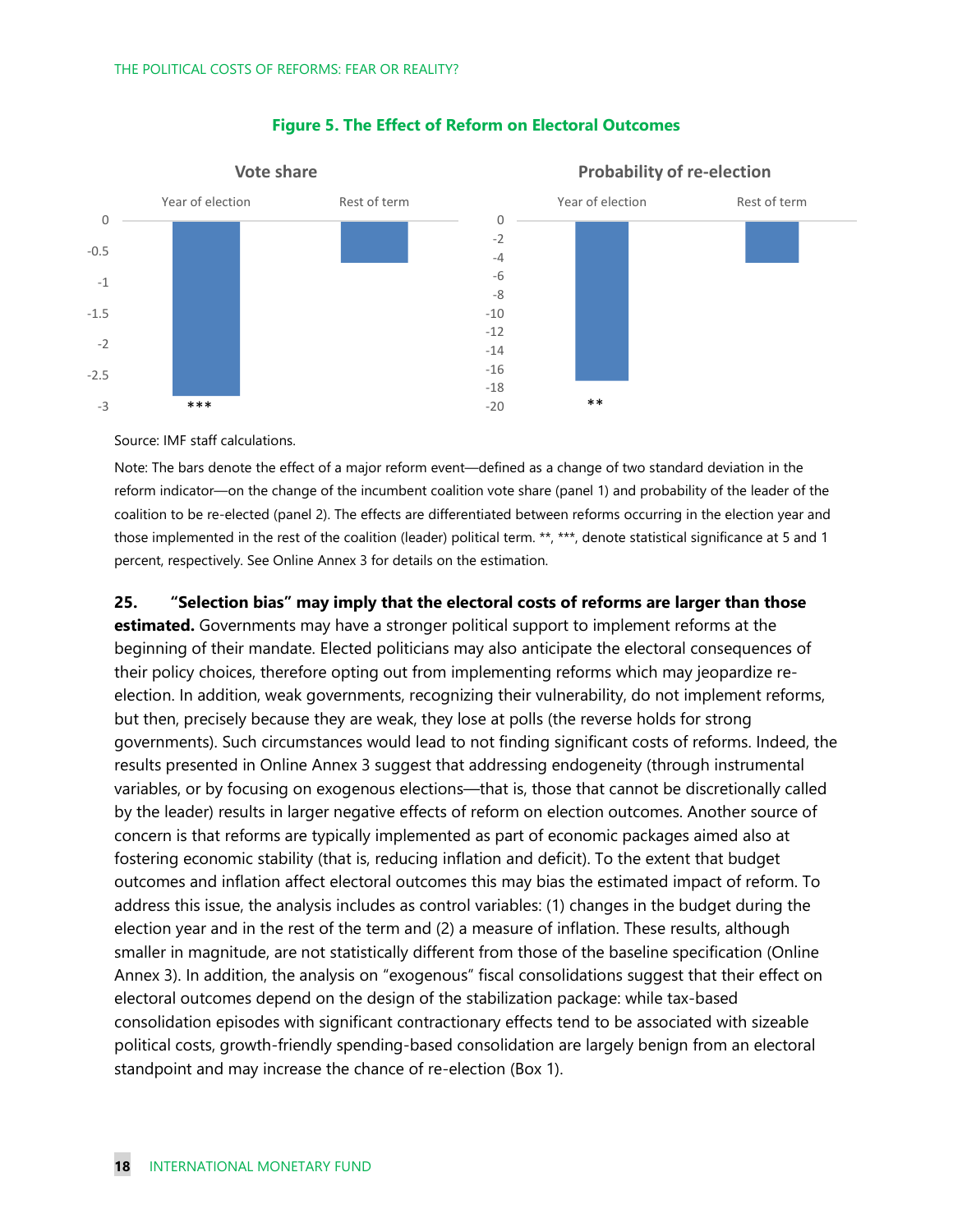**26. Clarity of responsibilit***y* **matters.**[10](#page-18-0) Consistent with the literature on clarity of responsibility, the electoral penalty for reforms falls largely either on the party governing alone or the majority party in a coalition. Specifically, the results suggest that the effect of reforms on the incumbent majority party's vote share is three times larger when the party is governing alone than when governing in a coalition (Figure 6, first and second bars). In addition, the electoral effects on the major party of the coalition are significantly larger than those for minority parties.

**27. Electoral gains from reform tightening are small.** The effect of liberalizing and tightening reforms is not symmetric: while liberalization tends to decrease electoral support, tightening does not significantly influence voters (Figure 6, third and fourth bars). This result is consistent with the argument that support for reform may increase with the number of groups that benefits from the reform.



**Figure 6. The Effect of Reform on Vote Share: Clarity of Responsibility and Symmetry**

Source: IMF staff calculations.

Note: The bars denote the effect of a major reform event—defined as a change of two standard deviation in the reform indicator—in the election year on the change of the incumbent coalition vote share. The effects are differentiated between government governing alone and governing in a coalition (first two bars), and between liberalizing and tightening reforms (third and fourth bars). \*\*\* denotes statistical significance at 1 percent. See Online Annex 3 for details on the estimation.

**28. Not all reforms are associated with political costs.** Electoral costs arise mainly from profinance reforms, that is that liberalize the domestic and the external financial sector (financial current and capital accounts), with real sector reforms being largely benign from an electoral standpoint

(continued)

<span id="page-18-0"></span> $10$  Clarity of responsibility refers to political institutions and party structures that make it easy for voters to monitor their representatives, identify those responsible for undesirable outcomes, and hold them accountable by voting them out of office. Clarity of responsibility is high when a single party majority controls the government; it is low when the government is controlled by multiple parties or lacks majority support altogether.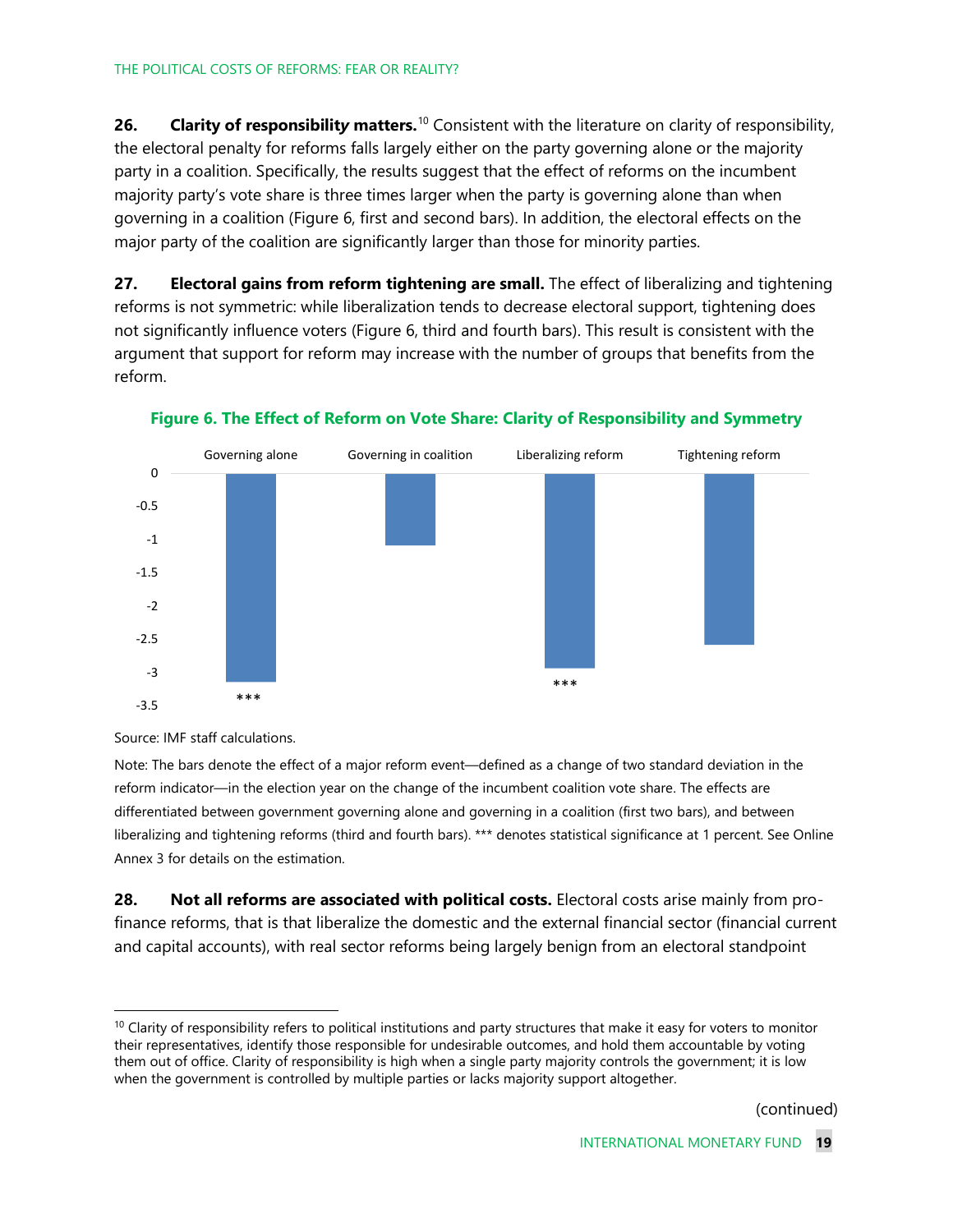#### THE POLITICAL COSTS OF REFORMS: FEAR OR REALITY?

(Figure  $7$ ).<sup>[11](#page-19-0)</sup> These results are consistent with prior findings suggesting that financial sector reforms are prone to engender increased income inequality (see, for example, de Han and Sturm 2017; Furceri and Loungani 2018; Ostry and others 2018, 2019; Furceri, Loungani, and Ostry forthcoming).<sup>[12](#page-19-1)</sup> The results presented in Figure A3.1 of Online Annex 3 corroborate these findings and show that while financial sector reforms are associated with increased inequality, real sectoral reforms have minor distributional consequences.

#### **29. Reforms are politically costly only when enacted in periods of weak economic activity**.

In bad times, both financial and real sector reforms are associated with lower vote share (Figure 7). In good times, while financial sector reforms do not have a statistically significant effect on voter shares, real sector reforms have a *positive* and statistically signficiantly effect on the vote share. In other words, real sector reforms enacted in good times appear to help governments be re-elected. In addition, the results suggest that both liberlizing and tightening reforms are electorally costly in periods of weak economic activity. This set of results is consistent with reforms leading to higher economic and distributional costs when implemented when economic conditions are weak, and/or that voters are unable to distinguish between the effects of reform from those owing to the underlining economic conditions.<sup>[13](#page-19-2)</sup>

**Reforms implemented under an IMF-supported program do not appear to have an additional impact on electoral outcomes**. Voters may penalize reforms implemented during IMF programs because they signal government incompetence, or surrendering sovereignty on economic policy. Conversely, more-benign electoral effects might result if voters believe that the reform implementation is not a government choice. The results suggest that the estimated effects of government-undertaken reforms while under an IMF-supported program are not statistically different from those implemented in other circumstances. In addition, we do not find evidence that being in an IMF-supported program per se comes with an electoral cost.<sup>[14](#page-19-3)</sup> As illustrated in the next

<span id="page-19-0"></span><sup>&</sup>lt;sup>11</sup> The results presented in Table A3.3 of Online Annex 3 show that reforms to domestic finance, financial current and capital account are all associated with electoral costs. Similarly, reforms in trade, product, and labor markets do not have a salient effect on electoral outcomes.

<span id="page-19-1"></span> $12$  Theory provides ambiguous predictions for the impact of domestic financial liberalization on income distribution. Financial imperfections, such as information and transaction costs, may be especially binding on the poor who lack collateral and credit histories so that relaxation of these credit constraints may benefit the poor (Galor and Moav 2004; Beck, Demirgüç-Kunt, and Levine 2007). In contrast, improvements in the quality and range of financial services do not tend to broaden access to financial services, but instead improve the quality of financial services enjoyed by those already purchasing financial services (Greenwood and Jovanovic 1990). The benefits of these intensive margin effects accrue primarily to the rich, widening the distribution of income. Finally, the impact of financial liberalization on income inequality may depend on the quality of institutions (Rajan and Zingales 2003) and the degree of financial inclusion (Sahay and others 2015). Empirically, recent studies report that financial liberalization increases income equality (Jaumotte, Lall, and Papageorgiou 2013; de Han and Sturm 2017; Furceri and Loungani 2018; Ostry, Berg, and Kothari 2018, Ostry, Loungani and Berg 2019). The results presented in Figure A3.1 of Online Annex 3 corroborate this finding and show that financial sector reforms are associated with increased inequality, while real sectoral reforms have minor distributional consequences.

<span id="page-19-2"></span> $13$  The results of the analysis suggest that both liberalizing and tightening reforms are politically costly when enacted in periods of weak economic activity. See Alesina and others (forthcoming a) for further details.

<span id="page-19-3"></span> $14$  Similar results are obtained for reforms implemented during EU membership.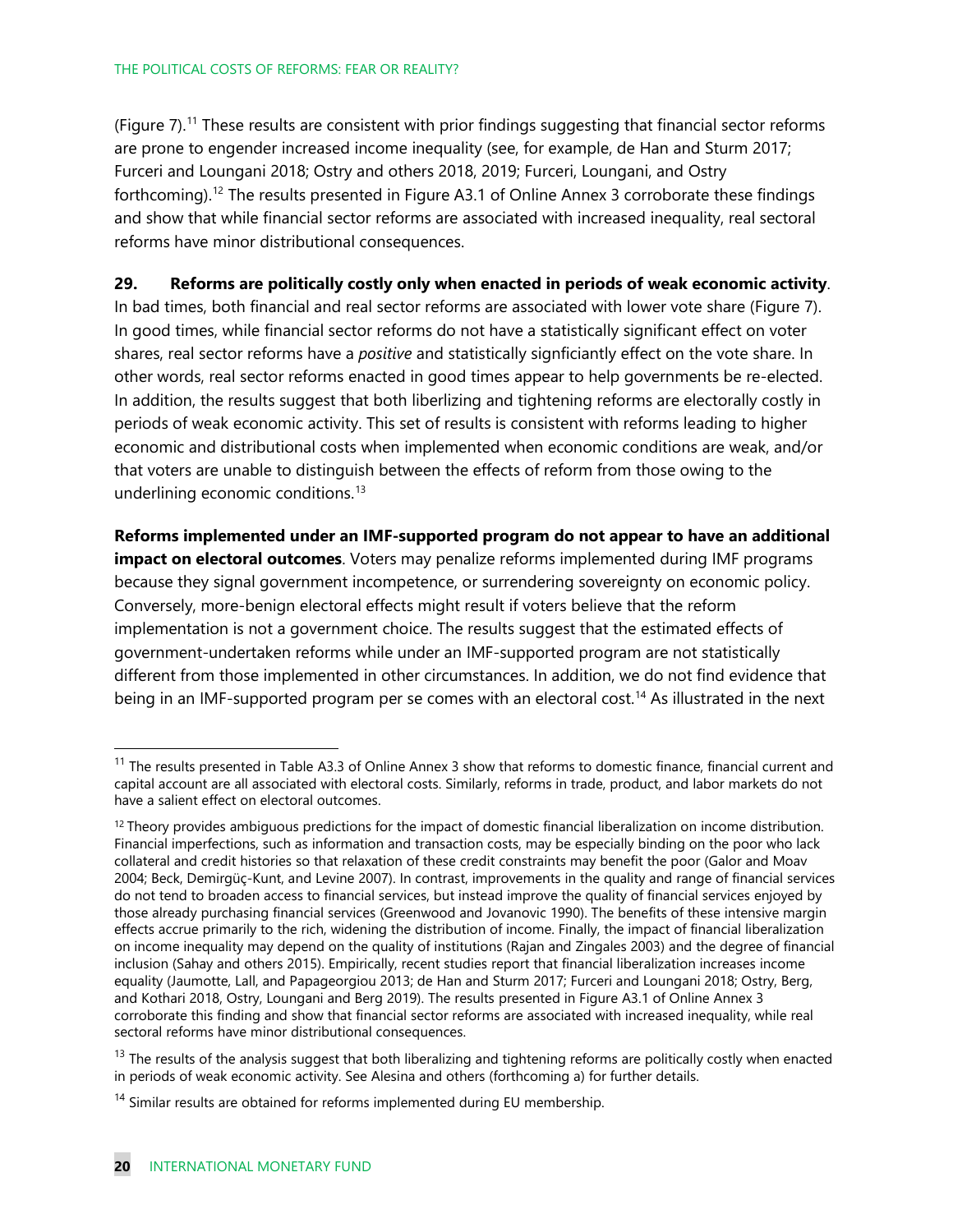section that discusses selected case studies, program ownership, good communication and enhanced dialogue with business and civil societies are key elements of success.



**Figure 7. The Effect of Reform on Vote Share: Types of Reform and Economic Conditions**

Source: IMF staff calculations.

Note: The bars denote the effect of a major reform event—defined as a change of two standard deviation in the reform indicator—in the election year on the change of the incumbent coalition vote share. The effects are differentiated across types of economic conditions (average, weak, and strong) and between average reforms across all sectors, financial sector reforms, and real sector reforms. \*\*, \*\*\*, denote statistical significance at 5 and 1 percent, respectively. See Online Annex 3 for details on the estimation.

### **CASE STUDIES**

**30. Even if reforms in bad economic times typically have electoral costs, there are exceptions to this "rule."** This section presents case studies suggesting that even in periods of difficult economic conditions, governments may succeed in implementing reforms without an electoral penalty. The cases of Spain (1979) and Peru (1995) illustrate three elements that may have contributed to political success of reforms. First, reforms may coincide with a transition to democracy. Second, strong ownership may help, especially amid a consensus that reform-cumstabilization is unavoidable. Finally, the government builds broad support through a deliberate enhanced dialogue with business and civil societies.

#### **Spain 1979**

**31.** Two main factors contributed to the electoral success of the government party despite unfavorable economic conditions and the adoption of a substantial reform package (Figure 8). First, the government adopted economic reforms in parallel with sweeping political reforms aimed at fostering democratization. Second, the government engaged with society and the political parties to build consensus.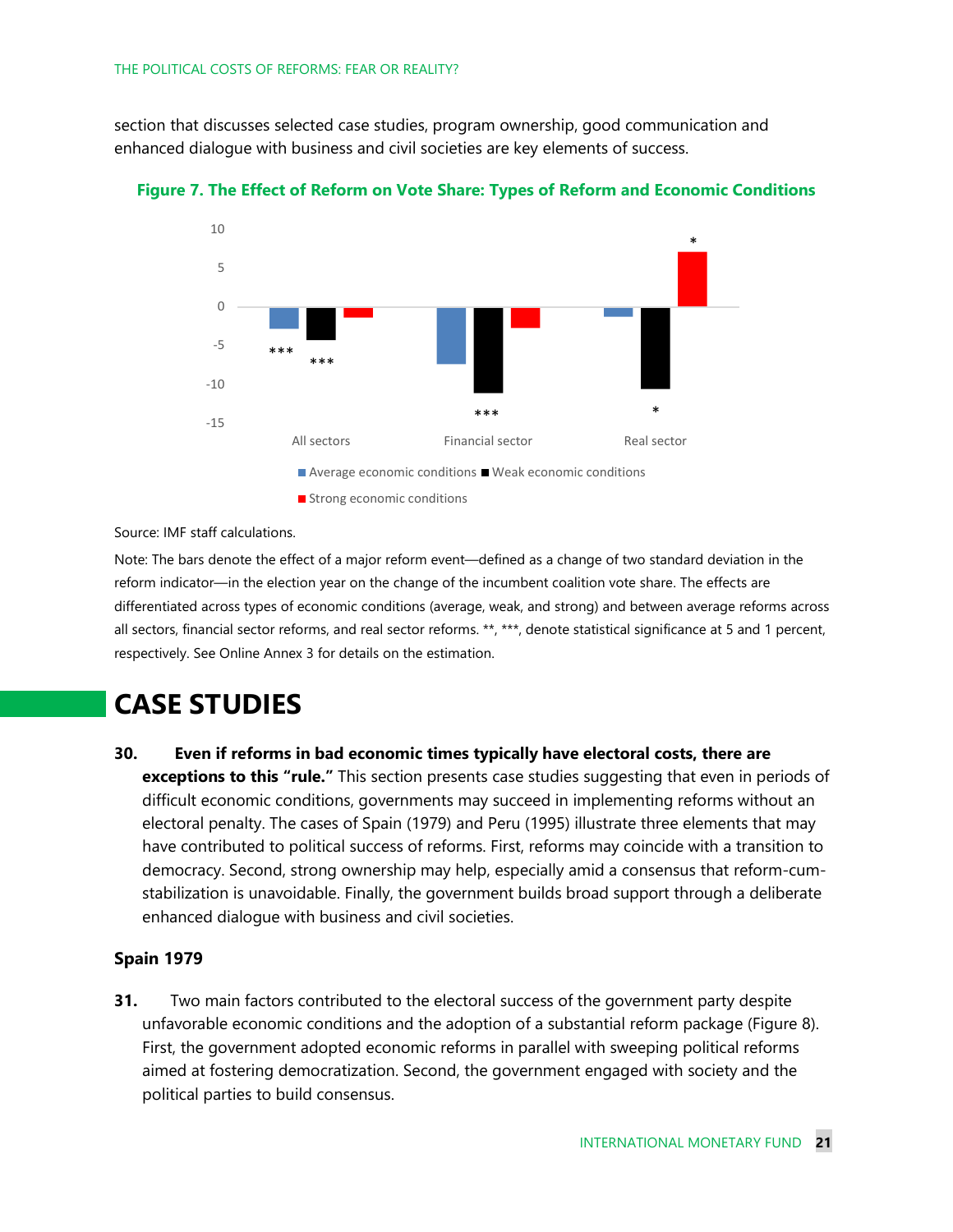#### THE POLITICAL COSTS OF REFORMS: FEAR OR REALITY?

- Soon after Franco's death in 1975, King Juan Carlos, the new head of state, charged Adolfo Suárez, a young and reform-minded member of the Francoist movement, with the formation of a new government. Suárez set June 15, 1977, as the date of the new election. In the time leading to the election, he adopted several measures: the proclamation of a major political amnesty, the legalization of the trade union federations, the recognition of the right to strike, and the legalization of all political parties. Suárez himself formed a party, the Union de Centro Democratico (UCD), and ran for election. The first election in modern democratic Spain was a success, as voters turned out to vote in big numbers. Eleven different political parties gained representation in the new parliament, and with 34 percent of the vote share, the UCD garnered the largest share, though not enough to avoid a minority government.
- The election of 1977 occurred during a period of slowing economic growth, high inflation and historically high unemployment (Bermeo and García-Durán 1991). The need for reform was recognized by large parts of society and the new government was committed to structural transformation. Reforms involved fiscal stabilization, external and domestic finance liberalization (Figure 8), and a reduction in the growth rate of nominal wages.<sup>[15](#page-21-0)</sup> In parallel with economic reforms, Suárez also proceeded with pro-democracy political reforms, including the drafting of a new constitution.<sup>[16](#page-21-1)</sup> In the March 1979 elections, Suárez 's party (UCD) won the electoral contest once again and managed to increase its vote share.





Source: IMF staff calculations.

Note: The figure shows that evolution of the reform indicators (left scale) and GDP growth (right scale) prior to the 1979 election.

<span id="page-21-0"></span><sup>&</sup>lt;sup>15</sup> In the second half of 1977, the new government passed a law giving banks the freedom to decide the interest rate to be charged and to be paid by banks for assets and liabilities operations with maturity longer than one year. Soon after, the government also reduced the amounts that banks were mandated to invest in specific governmentsponsored projects. The reform effort continued a year later in the domain of external finance, as the government passed a decree allowing foreign banks to operate in Spain.

<span id="page-21-1"></span> $16$  The parliament finished drafting the constitution in April 1978. This was later approved by both the parliament (October 1978) and the voters in a referendum (December 1978).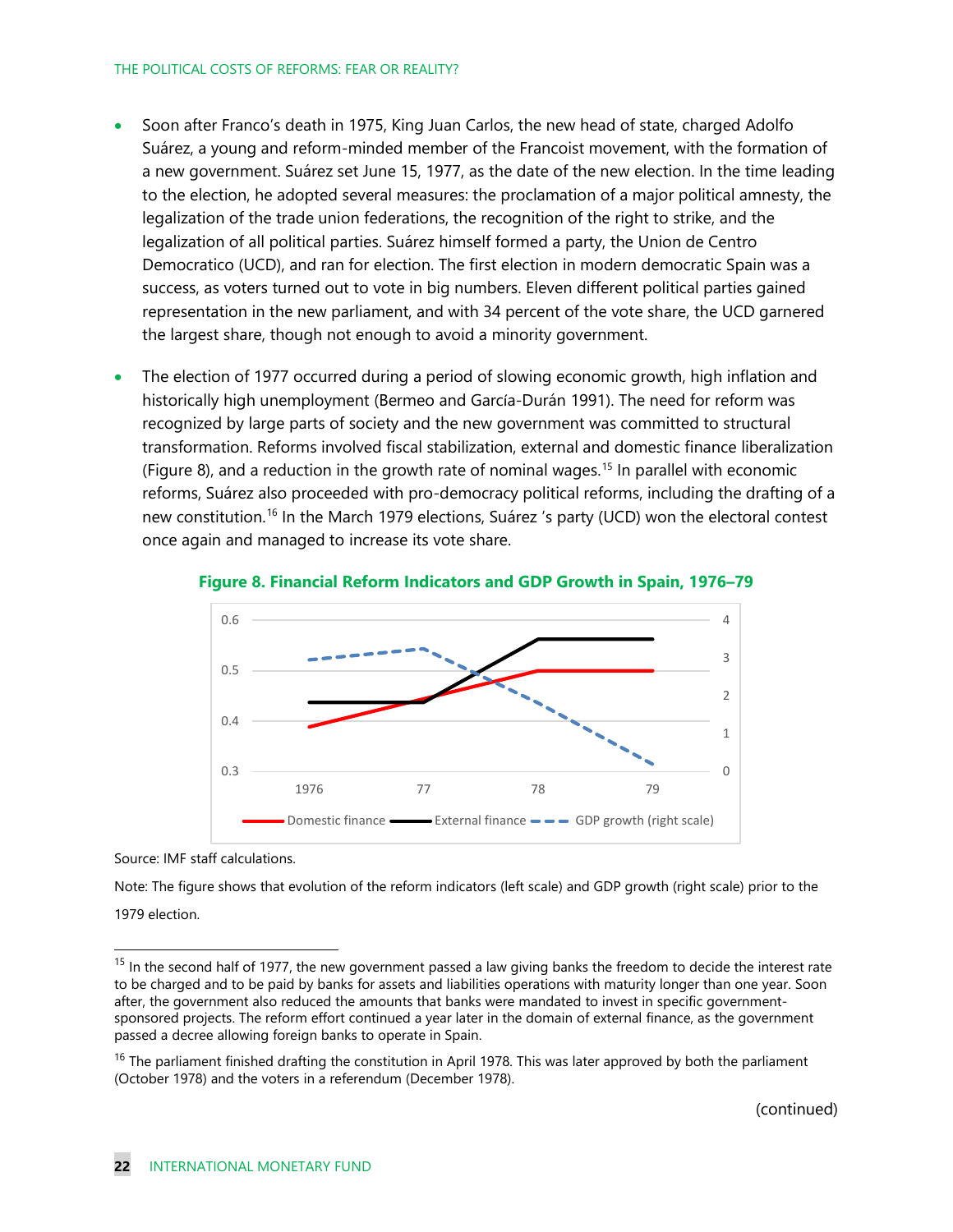#### **Peru 1995**

- **32.** Three key factors contributed to the re-election of the government. First, structural reforms were part of a broad macro-stabilization program aimed at ending the crisis (Figure 9).<sup>[17](#page-22-0)</sup> Second, the government leader was perceived as ideologically distant from stabilization and promarket reforms and managed to elicit the necessary support to implement them. Third, several measures to reduce poverty and improve social cohesion were implemented.
- Fujimori was first elected president in June 1990. His election was rather unexpected, as he entered politics only in the second half of 1989, and his candidacy was supported solely by the new party Cambio 90 that he himself had created in October 1989. Soon after taking office, Fujimori had to confront the harsh reality of deep recession and inflation. He blatantly reneged on his promise to avoid the adoption of a macroeconomic adjustment package, adopting one 10 days after his inauguration, on August 7, 1990. The plan removed many subsides and raised prices of basic goods by up to 3,000 percent (Weyland 1998, Stokes 1997). To defend the adoption of the plan, Fujimori argued that budget and current account deficits were so large that his government had no other choice than to embark on austerity. A poll released in September 1997 showed that the adjustment plan received support from the majority of the population (Stokes 1997).
- Fujimori then continued his administration along the lines of economic liberalization. He removed import and export tariffs, liberalized capital market, reduced employment in public administration, and implemented reforms of social security state-owned enterprises, and financial institutions, as well as flexibilization of the labor markets (Figure 9, panel 1). Economic growth turned around, from –5.3 percent in 1990 to 7.1 percent in 1995 (Figure 9, panel 2), while inflation declined from 432.8 percent in 1990 to 10.6 percent in 1995.<sup>[18](#page-22-1)</sup>
- In 1993, the government adopted several anti-poverty social programs, mostly targeted in those areas where the new constitution received less support during an October 1993 referendum (Weyland 1998). Fujimori arrived at the presidential elections (April 1995) with a solid

<span id="page-22-0"></span> $17$  See Santos and Werner (2015) for a discussion on the success of economic reforms in Peru.

<span id="page-22-1"></span><sup>&</sup>lt;sup>18</sup> In addition to economic liberalization and improving macroeconomic performance, Fujimori's administration was also characterized by an important political development: the so-called autogolpe of 1992. During the first part of his administration, the lower and upper houses of parliament were still controlled by the opposition, which resulted in delays in the approval of Fujimori's proposed legislation. The president accused the opposition of obstruction and in April 1992 announced that he was temporarily dissolving the parliament and reorganizing the judicial branch of government. The legislative power was temporarily given to the executive branch and Fujimori managed to pass important economic as well as internal legislation to fight terrorists (guerillas). He called a new election for congress in 1993. Fujimori's party received absolute majority and the new congress was charged with drafting a new constitution. This was approved in 1993 in a referendum.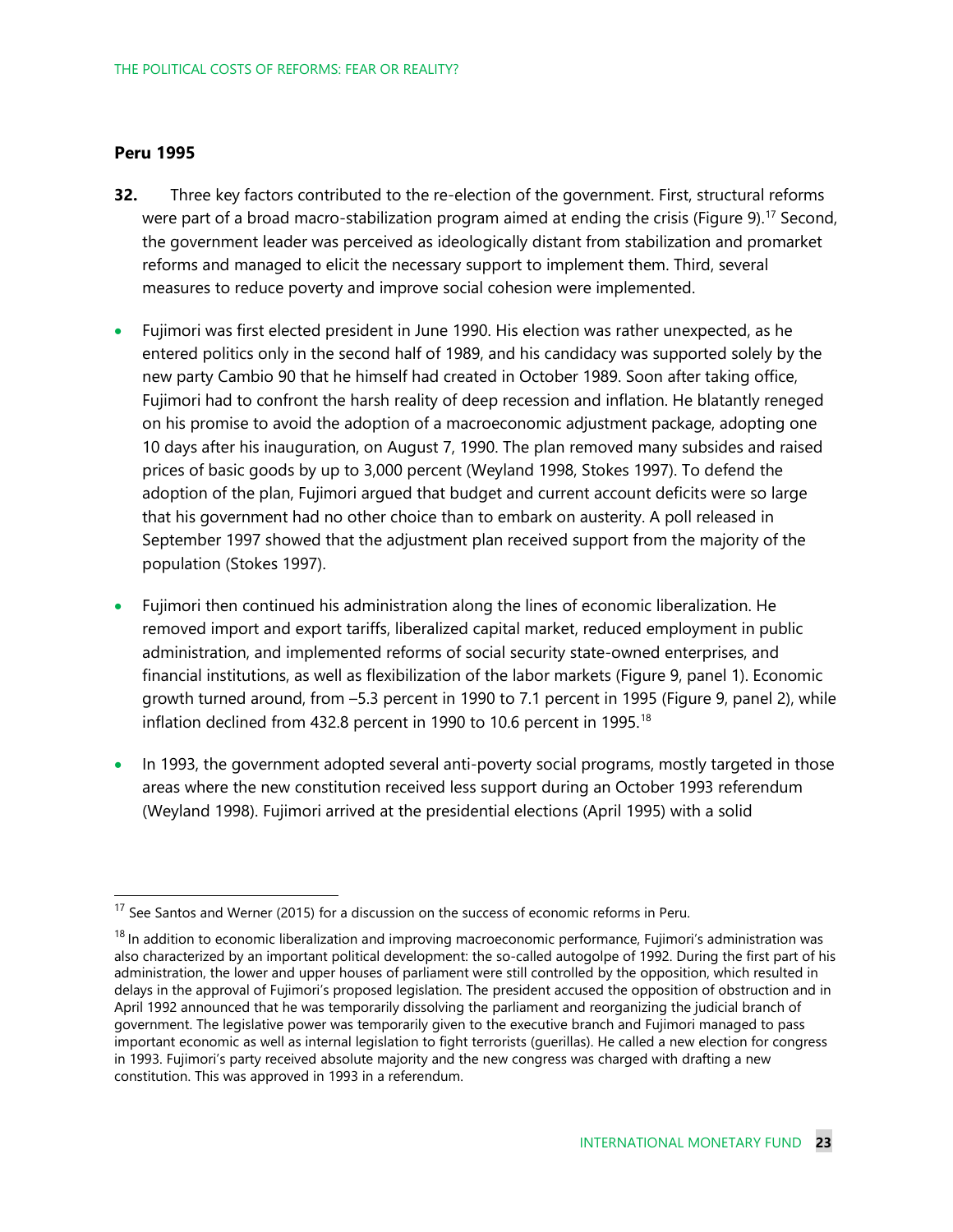macroeconomic management track record and won the elections with a large majority (64 percent of votes).





Note: The figure shows the evolution of the reform indicators prior to the 1995 election.



2. The Overall Reform Indicator and GDP Growth

Note: The figure shows the evolution of the average reform indicator (left scale) and GDP growth (right scale) prior to the 1995 election.

Source: IMF Staff calculations.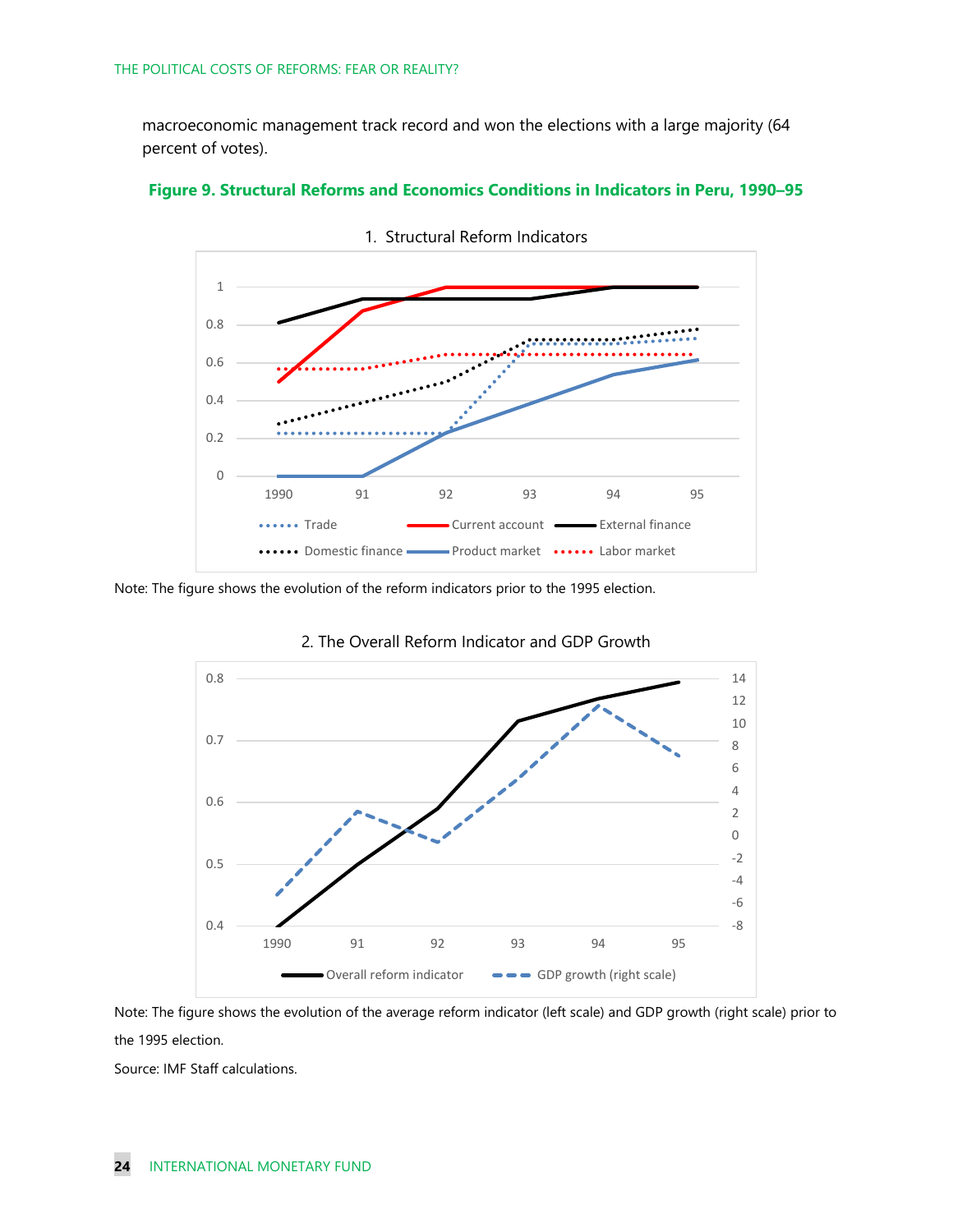### **CONCLUSIONS**

This Staff Discussion Note examines the question, based on the best-available empirical evidence,is the fear that structural-reform implementation will lead to political cost justified? The main finding: electoral costs can be substantially mitigated if political economy considerations are factored ex ante into policy design. Experience with past reforms points to three key lessons. First, reforms do not lead to electoral costs when implemented at the beginning of a government's term, pointing to the importance for newly elected governments to use honeymoon periods to generate longer-term economic gains. Second, not all reforms are associated with political costs, highlighting the importance of distinguishing real sector reforms that are generally benign electorally from financial reforms which seem to be more electorally costly. Third, the political costs of economic reforms seem to be salient mainly when reform is enacted during periods of weak economic activity. Notably, when overall growth conditions are favorable, enacting real sector reforms seems actually to increase re-election odds, and financial sector reforms seem benign electorally. Finally, even if reforming in bad economic times typically leads to electoral costs, there are exceptions. The case studies suggest that governments can avoid an electoral penalty when implementing reforms during tough times if (1) the country is transitioning to democracy; (2) reform-cum-stabilization is seen as unavoidable and there is strong ownership by political leaders; and (3) the government effectively signals credible commitment—including strong ownership—and enhances dialogue with business and civil society. The bottom line of our political economy analysis: there is a sound case for welldesigned, appropriately timed, and carefully implemented structural reforms based on good communication and transparency to ensure broad-based support.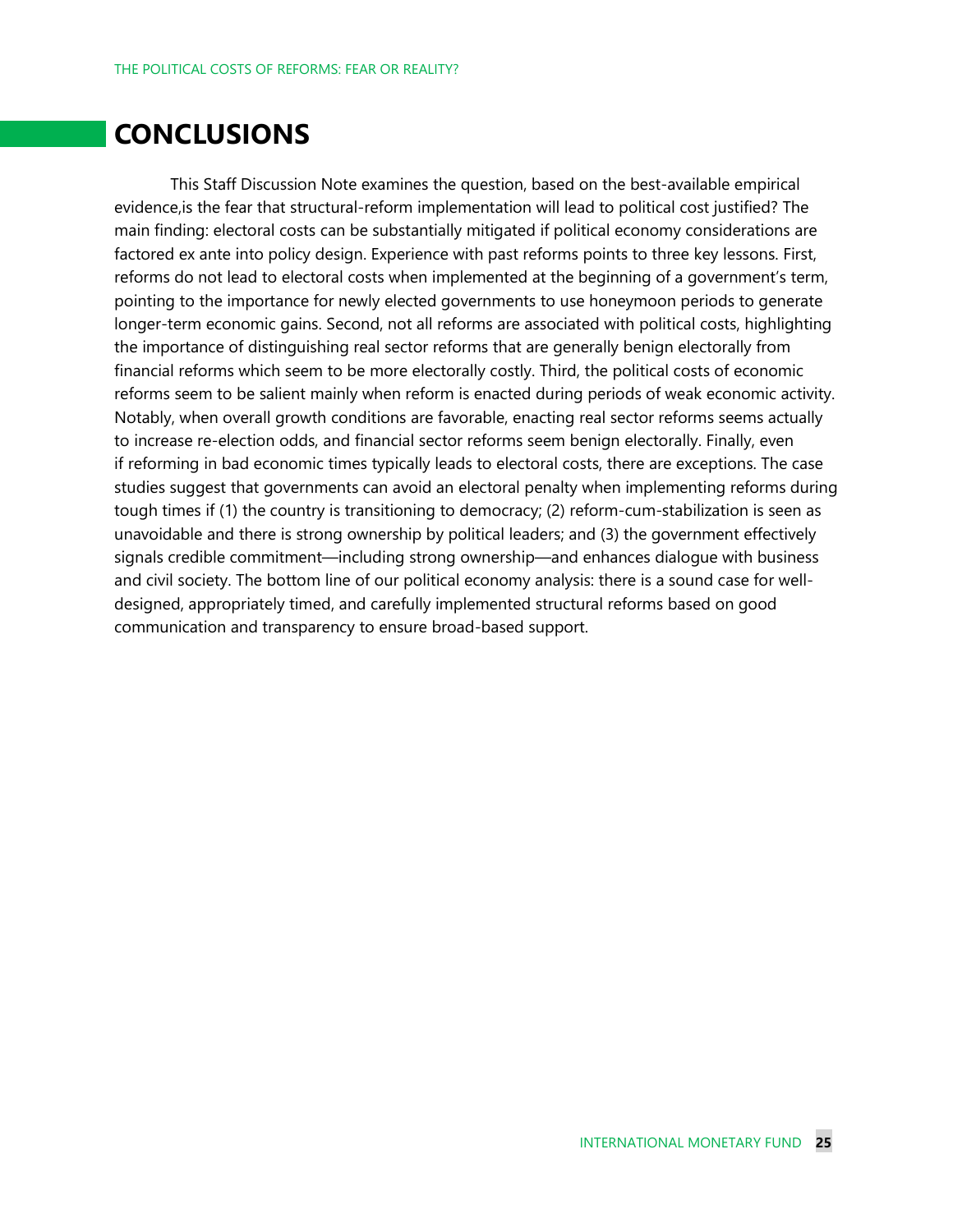#### **Box 1. Fiscal Consolidations and Electoral Outcomes**

This box explores the electoral outcomes associated with fiscal consolidations. It finds that fiscal consolidations are, on average, associated with elector costs, but the effect depends on the design of the consolidation package. Electoral costs arise mostly from tax-based consolidation, with spending-based consolidation being largely benign from an electoral standpoint. In addition, growth-friendly consolidation packages are found to be electorally benign. Across types of tax-based consolidation, the effects are larger for measures aimed to increase corporate income and indirect taxes.

Structural reforms are often an integral part of macroeconomic stabilization packages aiming at reducing the public deficit and debt, improving economic stability, and fostering growth potential. As for structural reforms, fiscal consolidation measures can have political consequences for the governments implementing them. To complement the analysis presented in the main text, this box looks closer at fiscal consolidation measures and their impact on electoral outcomes.

The theoretical predictions from the literature suggest that elected officials could face potential benefits and costs from enacting consolidation. Implementing fiscal consolidation may signal competence and be rewarded by well-informed voters (Rogoff 1990). This is especially the case when the public debt is at high levels (Brender and Drazen 2008) and the voters see fiscal consolidation as inevitable. Fiscal consolidations may face political opposition and post-election penalty, when they lead to significant economic costs, and the tax burden is regarded as already high by voters (Brennan and Buchanan 2000). Besides, some fiscal consolidation measures may be politically costlier than others, depending on the way their costs and benefits are distributed in society. For instance, the median voter can support fiscal measures increasing progressivity while the business sector can provide strong opposition to measures aimed at improving corporate revenues.

Relying on two recent studies by Alesina and others (forthcoming b) and Chen and others (forthcoming), respectively, the box contributes to our understanding of electoral consequences of fiscal consolidation by analyzing how the electoral outcomes depend on the design of fiscal consolidation packages.<sup>2</sup>

To examine these issues, the probability of the re-election of the incumbent government party following fiscal consolidation is estimated using a Probit model. Fiscal consolidation episodes, which are exogenous to economic activity, are identified at their announcement date in the electoral term and, following Alesina, Favero, and Giavazzi (2019), classified between spending-based measures (fiscal contractions in which the predominant component is a cut in spending) and tax-based measures (fiscal contractions in which the predominant component is a tax hike). Within tax-based measures, they are distinguished between direct (corporate and personal income) and indirect measures (Dabla-Norris and Lima 2018). The baseline specification includes a set of control variables that could affect fiscal consolidations and/or electoral outcomes (such as, the initial general government debt, financial and debt crises, growth and change in unemployment during the electoral term, initial tax system characteristics). The sample includes 16 and 10 Organisation for Economic Co-operation and Development countries, respectively, during 1980–2016. The country-coverage and time-dimension of the sample is dictated by the availability of the exogenous fiscal consolidation measures.

The results suggest that fiscal consolidations are, on average, associated with electoral costs. A 1 percentage point of GDP consolidation (for each year of the term) lowers the probability of the re-election of the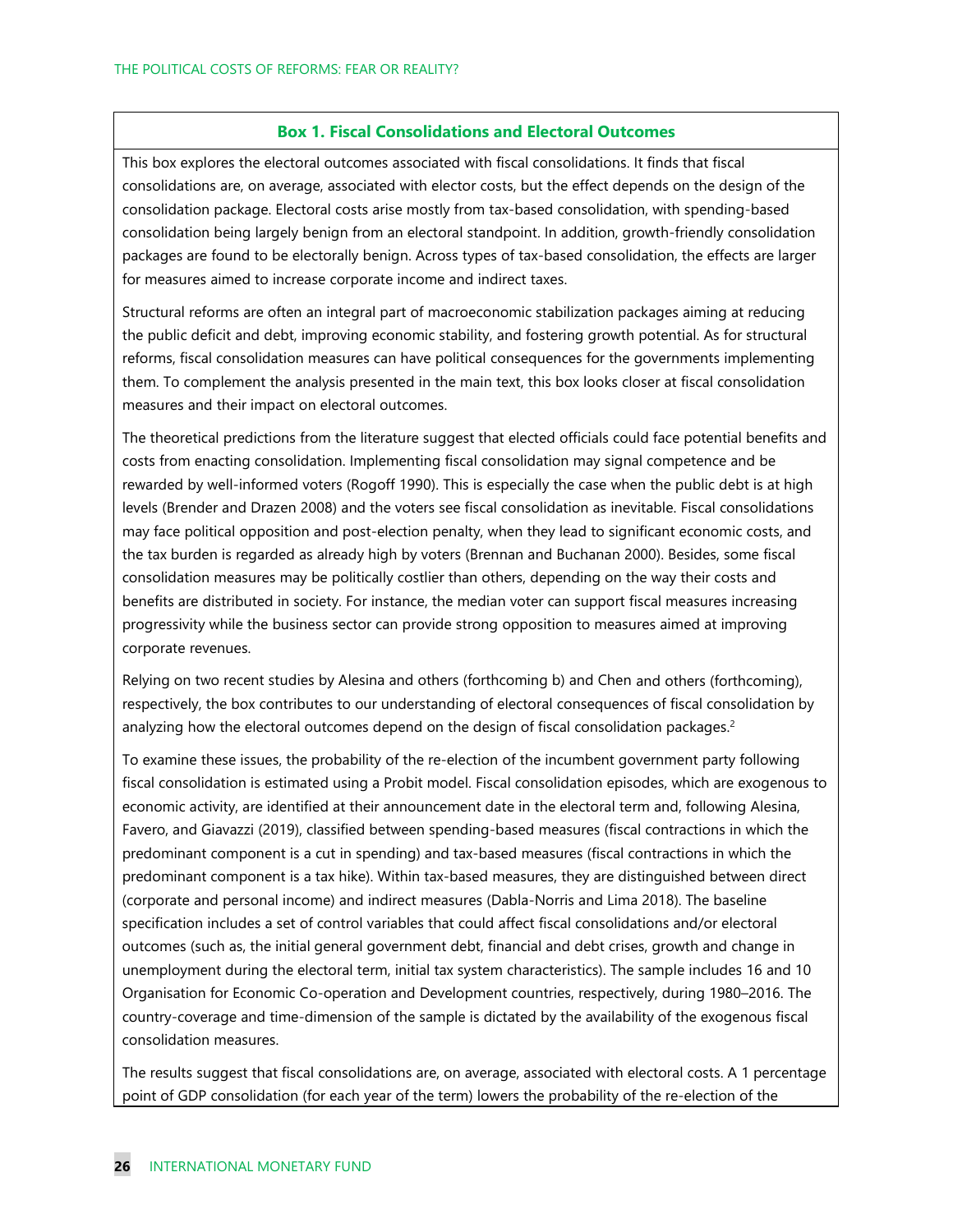incumbent government party by nearly 20 percentage points (Figure 1, first bar). However, the effects depend on the design of the consolidation package. Electoral costs arise mostly from tax-based consolidation, with a 1 percentage point of GDP consolidation (for each year of the term) lowering the probability of the re-election of the incumbent government party by nearly 45 percentage points. In contrast, spending-based consolidation does not appear to affect re-election prospect (Figure 1, second and third bar). This result is consistent with previous evidence showing that tax-based consolidations have larger and more persistent detrimental effects on economic activity than spending-based measures (Alesina, Favero, and Giavazzi 2019). In addition, when controlling for changes in growth and unemployment during the party's term, the electoral effect of tax-based consolidation significantly diminishes (turning to be not statistically significant in some specifications), while the effect of spending-based consolidation turns to be positive (Alesina, Favero, and Giavazzi 2019).

Across types of tax-based consolidation, the effects are larger for measures aimed at increasing corporate income and indirect taxes (Figure 2). A 1-percentage point of GDP corporate income tax (indirect tax) consolidation lowers the probability of the re-election of the incumbent government party by almost nearly (11) percentage points. In contrast, the effect of personal income tax (PIT) reforms is small and not statistically significant.

In summary, the results of the box suggest that fiscal consolidation does not necessarily lead to negative electoral outcomes. The electoral costs of consolidations depend on the design of consolidation packages and the number of interest groups affected by these measures. First, spending-based consolidations, as well as reforms on corporate income taxes, are typically benign electorally. Second, growth-friendly tax and spending measures, such as for example a cut in inefficient spending, do not reduce the chance of reelection and in some cases increase it. Finally, fiscal consolidation packages can be designed to mitigate political costs by protecting vulnerable groups who bear the brunt of the reform (Banerji and others 2017).



(forthcoming).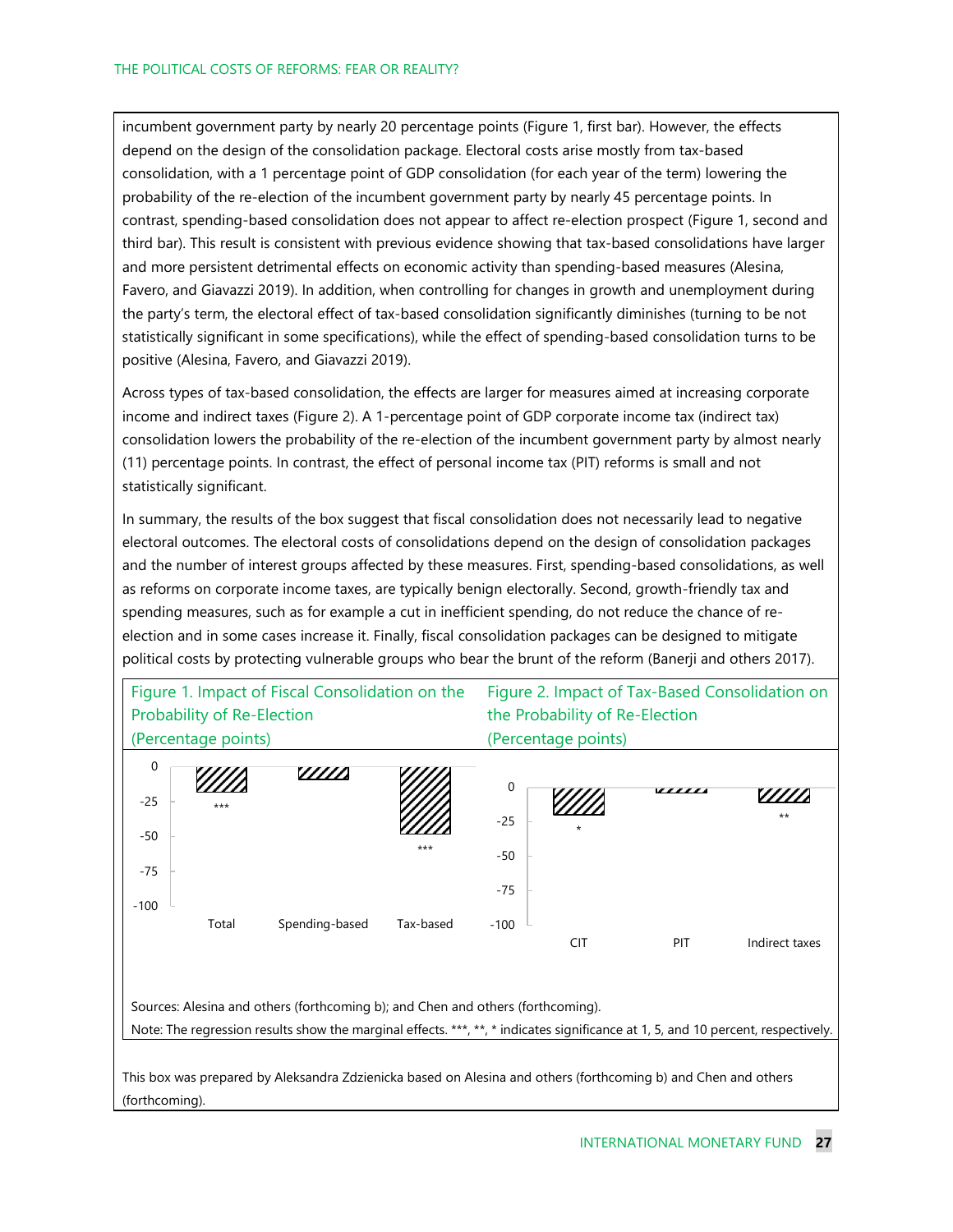#### **References**

- Alesina, Alberto, and Allan Drazen. 1991. "Why are Stabilizations Delayed?" *American Economic Review* 81(5): 1170–88.
- Alesina, Alberto, and Nouriel Roubini. 1992. "Political Cycles in OECD Economies." *Review of Economic Studies* 59(4): 663–88.
- Alesina, Alberto, Carlo Favero, and Francesco Giavazzi. 2019. *Austerity: When It Works and When It Doesn't.* Princeton, NJ: Princeton University Press.
- Alesina, Alberto, Davide Furceri, Jonathan Ostry, Chris Papageorgiou, and Dennis Quinn. Forthcoming a. "Structural Reforms and Electoral Outcomes: Evidence from a New Database of Regulatory Stances and Policy Changes." IMF Working Paper, International Monetary Fund, Washington, DC.
- Alesina, Alberto, Gabriele Ciminelli, Davide Furceri, and Giorgio Saponaro. Forthcoming b. "Austerity and Elections: New Empirical Evidence." IMF Working Paper, International Monetary Fund, Washington, DC.
- Aiyar Shekhar and others. 2019. "Strengthening the Euro Area: The Role of National Structural Reforms in Building Resilience." IMF Staff Discussion Note 19/05, International Monetary Fund, Washington, DC.
- Banerji, Angana and others. 2017. ["Labor and Product Market Reforms in Advanced Economies; Fiscal](https://ideas.repec.org/p/imf/imfsdn/17-03.html)  [Costs, Gains, and Support."](https://ideas.repec.org/p/imf/imfsdn/17-03.html) [IMF Staff Discussion Notes](https://ideas.repec.org/s/imf/imfsdn.html) 17/03, International Monetary Fund, Washington, DC.
- Beck, Thorsten, Asli Demirgüç-Kunt, and Ross Levine. 2007. "Finance, Inequality, and The Poor." *Journal of Economic Growth* 12(1): 27–49.
- Bermeo, Nancy, and Jose García-Durán. 1991. "Spain: Dual Transition Implemented by Two Parties." *In Voting for Reform: Democracy. Political Liberalization and Economic Adjustment,* edited by Stephan Haggard and Steven B. Webb. New York: Oxford University Press, 118–20.
- Brender, Adi, and Allan Drazen. 2008. "How Do Budget Deficits and Economic Growth Affect Reelection Prospects? Evidence from a Large Panel of Countries." *American Economic Review* 98 (5): 2203– 20.
- Buti, Marco, Alesandro Turrini, Paul Van den Noord, and Pietro Biroli. 2010. "Reforms and Re-Election in OECD Countries." *Economic Policy* 25 (61): 61–116.
- Chen, Cluing, Era Dabla-Norris, Jay Rappaport, and Aleksandra Zdzienicka. Forthcoming. "The Political Costs of Tax-Based Consolidations." IMF Working Paper. International Monetary Fund, Washington, DC.
- Cukierman, Alex, and Mariano Tommasi. 1998. "When Does It Take a Nixon to Go to China?" *American Economic Review* 88(1): 180–97.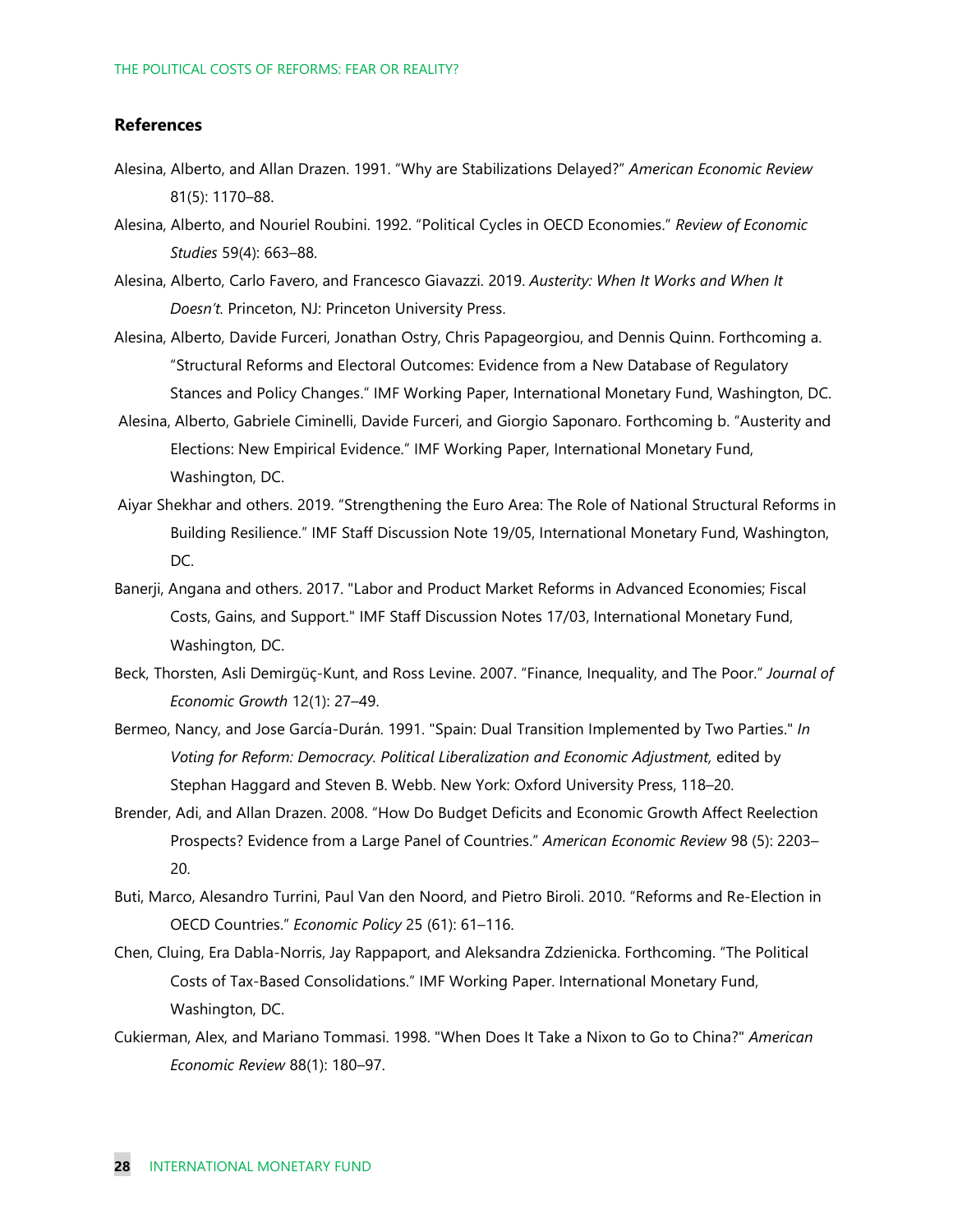- de Haan, Jakob, and Jan-Egbert Sturm. 2017. "Finance and Income Inequality: A Review and New Evidence." *European Journal of Political Economy* 50: 171–95.
- Dabla-Norris, Era, and Federico Lima. 2018. "Macroeconomic Effects of Tax Rate and Base Changes: Evidence from Fiscal Consolidations." [IMF Working Papers](https://ideas.repec.org/s/imf/imfwpa.html) 18/220, International Monetary Fund, Washington, DC.
- Drazen, Allen, and Vittorio Grilli. 1993. "The Benefit of Crises for Economic Reforms." *American Economic Review* 83(3): 598–607.
- Duval, Romain, Davide Furceri, Bingjie Hu, João Tovar Jalles, and Huy Nguyen. 2018. ["A Narrative](https://ideas.repec.org/p/imf/imfwpa/18-19.html)  [Database of Major Labor and Product Market Reforms in Advanced Economies."](https://ideas.repec.org/p/imf/imfwpa/18-19.html) [IMF Working](https://ideas.repec.org/s/imf/imfwpa.html)  [Papers](https://ideas.repec.org/s/imf/imfwpa.html) 18/19, International Monetary Fund, Washington, DC.
- Duval, Romain, and Davide Furceri. 2018. ["The Effects of Labor and Product Market Reforms: The Role of](https://ideas.repec.org/a/pal/imfecr/v66y2018i1d10.1057_s41308-017-0045-1.html)  [Macroeconomic Conditions and Policies."](https://ideas.repec.org/a/pal/imfecr/v66y2018i1d10.1057_s41308-017-0045-1.html) *[IMF Economic Review](https://ideas.repec.org/s/pal/imfecr.html)* 66(1).
- Fernandez, Raquel, and Dani Rodrik. 1991. "Resistance to Reform: of Individual-Specific Uncertainty." *American Economic Review* 81: 1146–55.
- Furceri, Davide, and Prakash Loungani. 2018. ["The Distributional Effects of Capital Account Liberalization.](https://ideas.repec.org/a/eee/deveco/v130y2018icp127-144.html)" *[Journal of Development Economics](https://ideas.repec.org/s/eee/deveco.html)* 130(C): 127–44.
- Furceri, Davide, Prakash Loungani, and Jonathan Ostry. Forthcoming. ["The Aggregate and Distributional](https://ideas.repec.org/p/imf/imfwpa/18-83.html)  [Effects of Financial Globalization: Evidence from Macro and Sectoral Data."](https://ideas.repec.org/p/imf/imfwpa/18-83.html) *Journal of Money, Credit and Banking*.
- Galor, Oded, and Omer Moav. 2004. "From Physical to Human Capital Accumulation: Inequality and the Process of Development." *Review of Economic Studies* 71: 1001–26.
- Giuliano, Paola, Prachi Mishra, and Antonio Spilimbergo. 2013. "Democracy and Reforms: Evidence from a New Data Set." *American Economic Journal: Macroeconomics* 5(4): 179–204.
- Greenwood, Jeremy, and Boyan Jovanovic. 1990. "Financial Development, Growth, and the Distribution of Income." *Journal of Political Economy* 98: 1076–107.
- Haggard, Stefan, and Steven B. Webb, 1994. *Voting for Reform: Democracy, Political Liberalization and Economic Adjustment*. New York: Oxford University Press.
- Hibbs, Douglas, 1987. *The American Political Economy*. Cambridge, MA: Harvard University Press.
- International Monetary Fund (IMF). 2016. *World Economic Outlook*, Chapter 3, Washington, October.

———. 2019. *World Economic Outlook*, Chapter 3, Washington, October.

- Krueger, Anne O. 1993. *Political Economy of Policy Reform in Developing Countries*. Cambridge, MA: MIT Press.
- Jain, Sanjay, and Sharun W. Mukand. 2003. ["Redistributive Promises and](https://ideas.repec.org/a/aea/aecrev/v93y2003i1p256-264.html) the Adoption of Economic [Reform."](https://ideas.repec.org/a/aea/aecrev/v93y2003i1p256-264.html) *[American Economic Review](https://ideas.repec.org/s/aea/aecrev.html)* 93 (1): 256–64.
- Jaumotte, Florence, Subir Lall, and Chris Papageorgiou. 2013. "Rising Income Inequality: Technology, or Trade and Financial Globalization?" *IMF Economic Review* 61(2): 271–309.